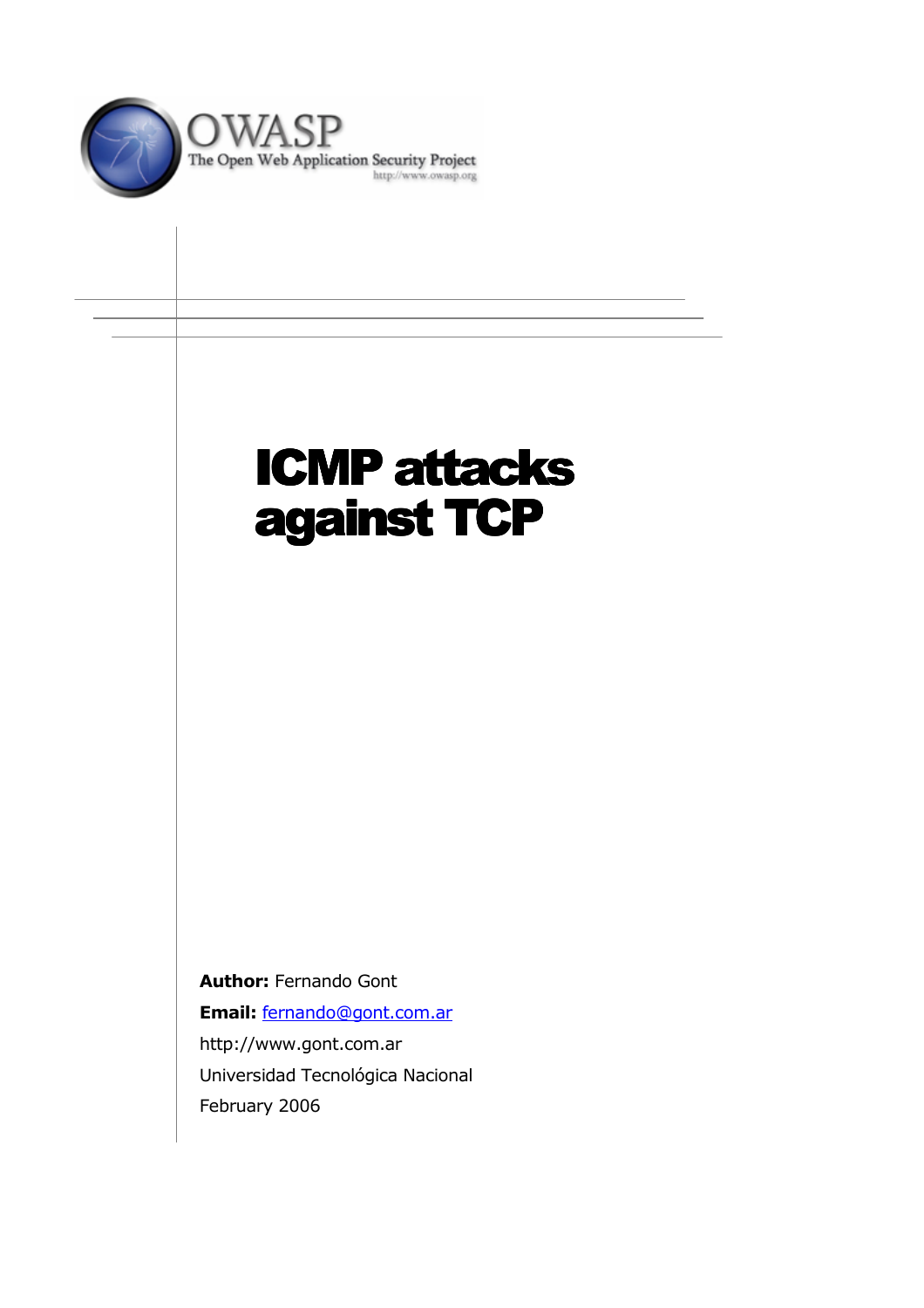# **Table of Contents**

| $\mathbf{A}$ 1                                                                      |  |
|-------------------------------------------------------------------------------------|--|
| A2                                                                                  |  |
| The Internet Control Message Protocol (ICMP) 5<br>A2.1                              |  |
| 2.1.1                                                                               |  |
| 2.1.2                                                                               |  |
| A2.2                                                                                |  |
| A <sub>3</sub>                                                                      |  |
| A <sub>4</sub>                                                                      |  |
| A4.1                                                                                |  |
| A4.2                                                                                |  |
| Filtering ICMP error messages based on the ICMP payload 9<br>A4.3                   |  |
|                                                                                     |  |
| A5.1                                                                                |  |
| Attack-specific counter-measures10<br>A5.2                                          |  |
| Changing the reaction to hard errors  11<br>5.2.1                                   |  |
| 5.2.2                                                                               |  |
| ${\bf A6}$                                                                          |  |
| A6.1                                                                                |  |
| A6.2<br>Attack-specific counter-measures 14                                         |  |
| A7                                                                                  |  |
| A7.1                                                                                |  |
| A7.2<br>Attack-specific counter-measures 16                                         |  |
| $\bf{A8}$                                                                           |  |
| A9                                                                                  |  |
| A10                                                                                 |  |
| A10.1                                                                               |  |
| A10.2                                                                               |  |
|                                                                                     |  |
| Normal operation for bulk transfers 24<br>A.1.                                      |  |
| Operation during Path-MTU changes 25<br>A.2.                                        |  |
| A.3.                                                                                |  |
| Active connection being attacked after discovery of the Path-MTU<br>A.4.            |  |
|                                                                                     |  |
| TCP peer attacked when sending small packets just after the<br>A.5.                 |  |
|                                                                                     |  |
| Appendix B. Pseudo-code for the counter-measure for the blind performance-degrading |  |
| attack.                                                                             |  |
| Appendix C. Additional considerations for the validation of ICMP error messages 32  |  |
|                                                                                     |  |
|                                                                                     |  |
| Changes from draft-gont-tcpm-icmp-attacks-05 34<br>E.1.                             |  |
| Changes from draft-gont-tcpm-icmp-attacks-04 34<br>E.2.                             |  |
| Changes from draft-gont-tcpm-icmp-attacks-03 34<br>E.3.                             |  |
| Changes from draft-gont-tcpm-icmp-attacks-02 34<br>E.4.                             |  |
| Changes from draft-gont-tcpm-icmp-attacks-01 35<br>E.5.                             |  |
| Changes from draft-gont-tcpm-icmp-attacks-00 35<br>E.6.                             |  |
|                                                                                     |  |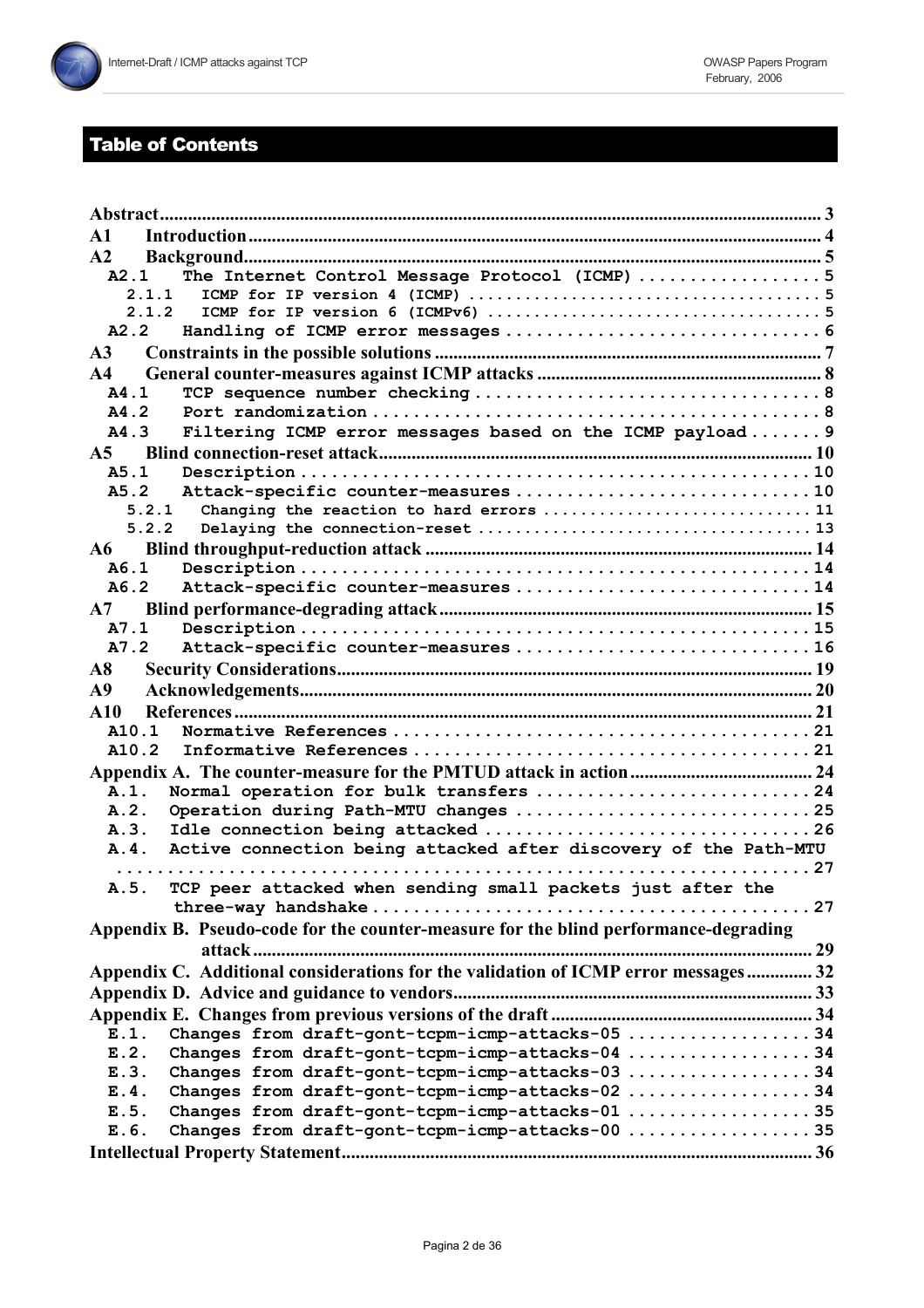# **Abstract**

This document discusses the use of the Internet Control Message Protocol (ICMP) to perform a variety of attacks against the Transmission Control Protocol (TCP) and other similar protocols. It proposes several counter-measures to eliminate or minimize the impact of these attacks.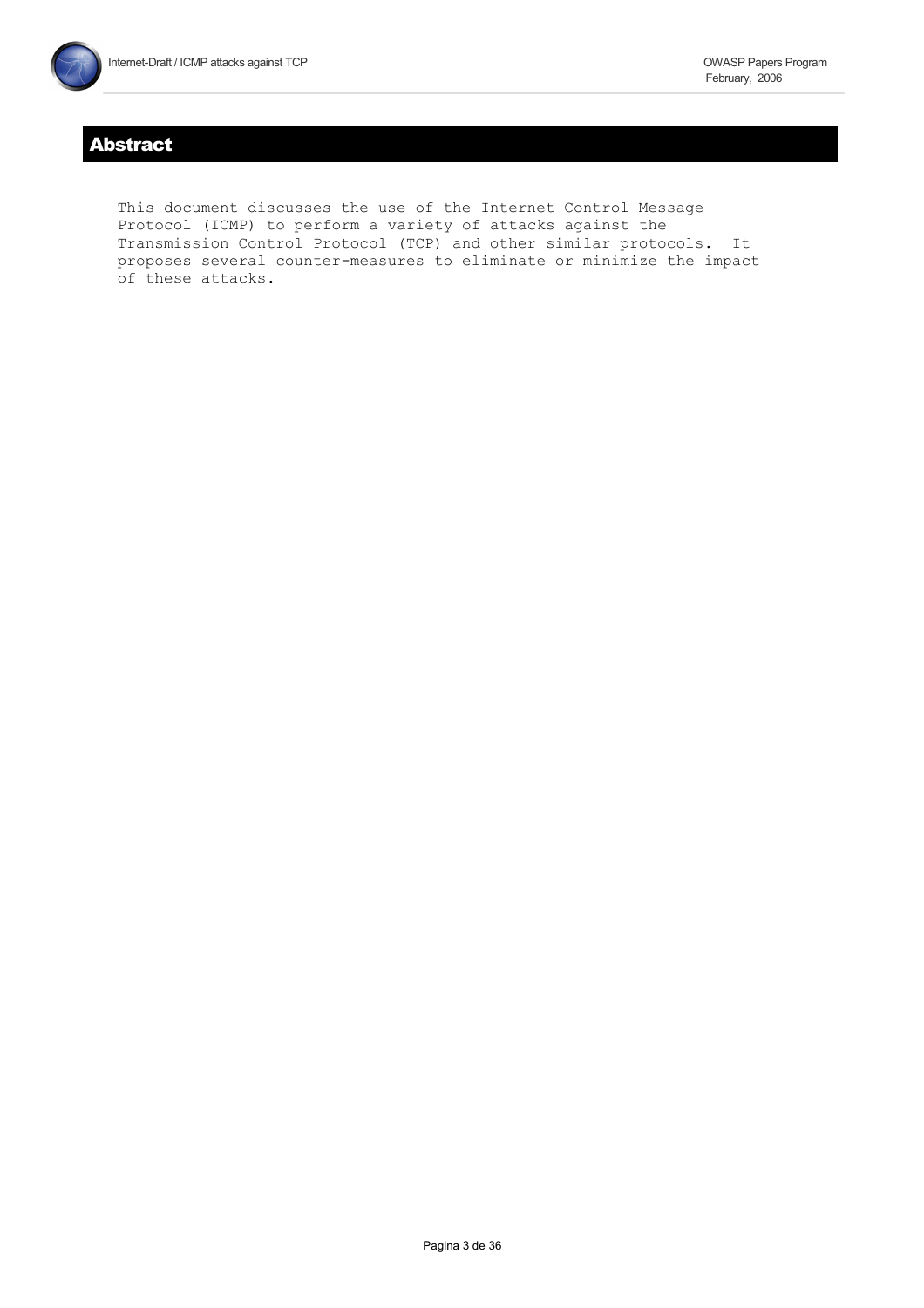# 1 Introduction

ICMP [RFC0792] is a fundamental part of the TCP/IP protocol suite, and is used mainly for reporting network error conditions. However, the current specifications do not recommend any kind of validation checks on the received ICMP error messages, thus leaving the door open to a variety of attacks that can be performed against TCP [RFC0793] by means of ICMP, which include blind connection-reset, blind throughput-reduction, and blind performance-degrading attacks. All of these attacks can be performed even being off-path, without the need to sniff the packets that correspond to the attacked TCP connection.

While the security implications of ICMP have been known in the research community for a long time, there has never been an official proposal on how to deal with these vulnerabiliies. Thus, only a few implementations have implemented validation checks on the received ICMP error messages to minimize the impact of these attacks.

Recently, a disclosure process has been carried out by the UK's National Infrastructure Security Co-ordination Centre (NISCC), with the collaboration of other computer emergency response teams. A large number of implementations were found vulnerable to either all or a subset of the attacks discussed in this document [NISCC] [US-CERT]. The affected systems ranged from TCP/IP implementations meant for desktop computers, to TCP/IP implementations meant for core Internet routers.

It is clear that implementations should be more cautious when processing ICMP error messages, to eliminate or mitigate the use of ICMP to perform attacks against TCP [I-D.iab-link-indications].

This document aims to raise awareness of the use of ICMP to perform a variety of attacks against TCP, and proposes several counter-measures that eliminate or minimize the impact of these attacks.

Section 2 provides background information on ICMP. Section 3 discusses the constraints in the general counter-measures that can be implemented against the attacks described in this document. Section 4 proposes several general validation checks and countermeasures that can be implemented to mitigate any ICMP-based attack. Finally, Section 5, Section 6, and Section 7, discuss a variety of ICMP attacks that can be performed against TCP, and propose attackspecific counter-measures that eliminate or greatly mitigate their impact.

The key words "MUST", "MUST NOT", "REQUIRED", "SHALL", "SHALL NOT", "SHOULD", "SHOULD NOT", "RECOMMENDED", "MAY", and "OPTIONAL" in this document are to be interpreted as described in RFC 2119 [RFC2119].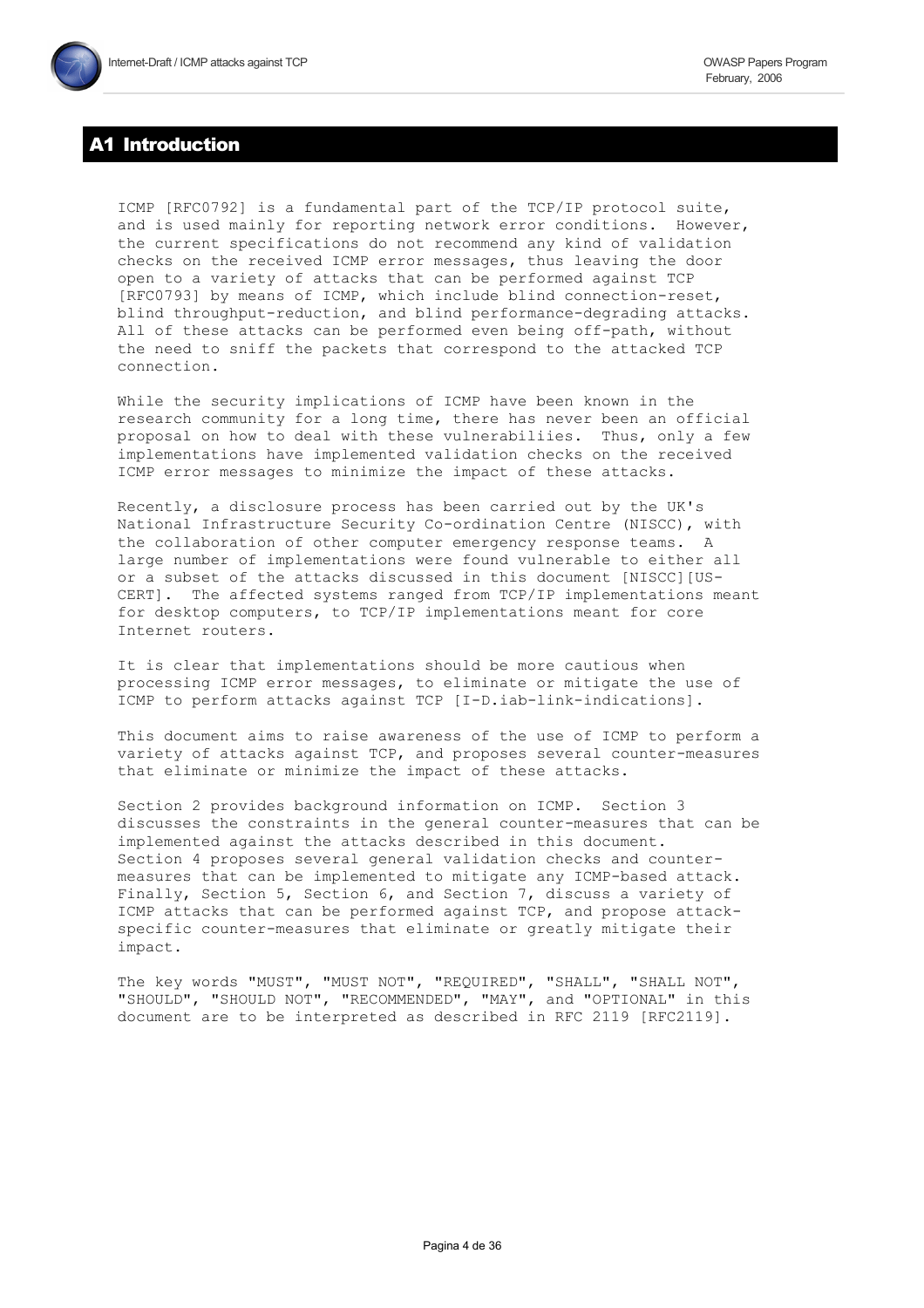

# **A2 Background**

## A2.1 The Internet Control Message Protocol (ICMP)

The Internet Control Message Protocol (ICMP) is used in the Internet Architecture mainly to perform the fault-isolation function, that is, the group of actions that hosts and routers take to determine that there is some network failure [RFC0816]

When an intermediate router detects a network problem while trying to forward an IP packet, it will usually send an ICMP error message to the source host, to raise awareness of the network problem taking place. In the same way, there are a number of scenarios in which an end-system may generate an ICMP error message if it finds a problem while processing a datagram. The received ICMP errors are handled to the corresponding transport-protocol instance, which will usually perform a fault recovery function.

It is important to note that ICMP error messages are unreliable, and may be discarded due to data corruption, network congestion and ratelimiting. Thus, while they provide useful information, upper layer protocols cannot depend on ICMP for correct operation.

#### 2.1.1 ICMP for IP version 4 (ICMP)

[RFC0792] specifies the Internet Control Message Protocol (ICMP) to be used with the Internet Protocol version 4 (IPv4). It defines, among other things, a number of error messages that can be used by end-systems and intermediate systems to report network errors to the sending host. The Host Requirements RFC [RFC1122] classifies ICMP error messages into those that indicate "soft errors", and those that indicate "hard errors", thus roughly defining the semantics of them.

The ICMP specification [RFC0792] also defines the ICMP Source Quench message (type 4, code 0), which is meant to provide a mechanism for flow control and congestion control.

[RFC1191] defines a mechanism called "Path MTU Discovery" (PMTUD), which makes use of ICMP error messages of type 3 (Destination Unreachable), code 4 (fragmentation needed and DF bit set) to allow hosts to determine the MTU of an arbitrary internet path.

Appendix D of [RFC2401] provides information about which ICMP error messages are produced by hosts, intermediate routers, or both.

#### 2.1.2 ICMP for IP version 6 (ICMPv6)

[RFC2463] specifies the Internet Control Message Protocol (ICMPv6) to be used with the Internet Protocol version 6 (IPv6) [RFC2460].

[RFC2463] defines the "Packet Too Big" (type 2, code 0) error message, that is analogous to the ICMP "fragmentation needed and DF bit set" (type 3, code 4) error message. [RFC1981] defines the Path MTU Discovery mechanism for IP Version  $6$ , that makes use of these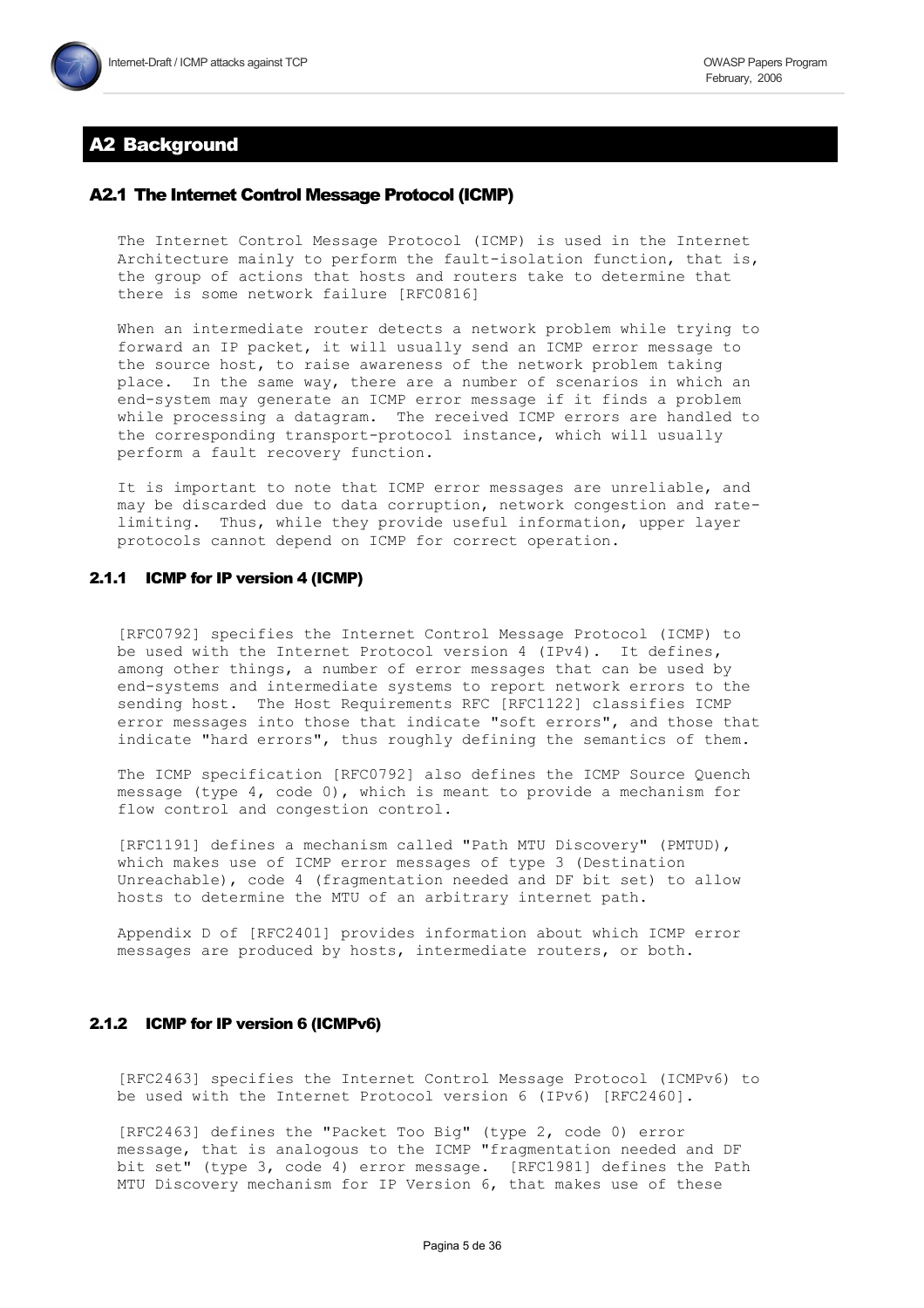messages to determine the MTU of an arbitrary internet path.

Appendix D of [RFC2401] provides information about which ICMPv6 error messages are produced by hosts, intermediate routers, or both.

## A2.2 Handling of ICMP error messages

The Host Requirements RFC [RFC1122] states that a TCP MUST act on an ICMP error message passed up from the IP layer, directing it to the connection that elicited the error.

In order to allow ICMP messages to be demultiplexed by the receiving host, part of the original packet that elicited the message is included in the payload of the ICMP error message. Thus, the receiving host can use that information to match the ICMP error to the transport protocol instance that elicited it.

Neither the Host Requirements RFC [RFC1122] nor the original TCP specification [RFC0793] recommend any validation checks on the received ICMP messages. Thus, as long as the ICMP payload contains the information that identifies an existing communication instance, it will be processed by the corresponding transport-protocol instance, and the corresponding action will be performed.

Therefore, in the case of TCP, an attacker could send a forged ICMP message to the attacked host, and, as long as he is able to guess the four-tuple that identifies the communication instance to be attacked, he will be able to use ICMP to perform a variety of attacks.

As discussed in [Watson], there are a number of scenarios in which an attacker may be able to know or guess the four-tuple that identifies a TCP connection. If we assume the attacker knows the two systems involved in the TCP connection to be attacked, both the client-side and the server-side IP addresses will be known. Furthermore, as most Internet services use the so-called "well-known" ports, only the client port number would need to be guessed. This means that an attacker would need to send, in principle, at most 65536 packets to perform any of the attacks described in this document. However, most systems choose the port numbers they use for outgoing connections from a subset of the whole port number space. Thus, in practice, fewer packets are needed to perform any of the attacks discussed in this document.

It is clear that TCP should be more cautious when processing received ICMP error messages, in order to mitigate or eliminate the impact of the attacks described in this document [I-D.iab-link-indications].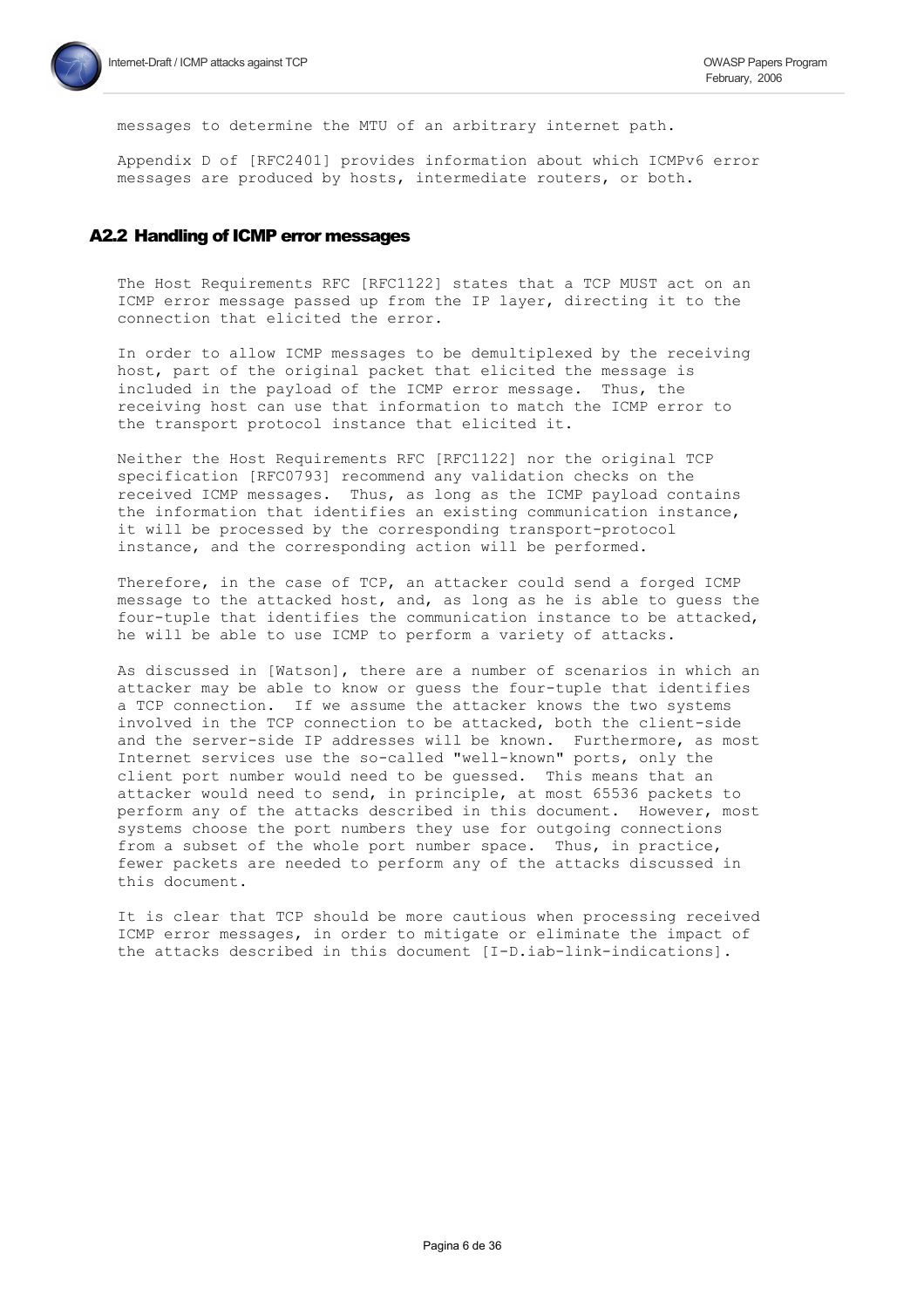# **A3 Constraints in the possible solutions**

For ICMPv4, [RFC0792] states that the internet header plus the first 64 bits of the packet that elicited the ICMP message are to be included in the payload of the ICMP error message. Thus, it is assumed that all data needed to identify a transport protocol instance and process the ICMP error message is contained in the first 64 bits of the transport protocol header. [RFC1122] states that "the Internet header and at least the first 8 data octets of the datagram that triggered the error" are to be included in the payload of ICMP error messages, and that "more than 8 octets MAY be sent", thus allowing implementations to include more data from the original packet than those required by the original ICMP specification. The Requirements for IP Version 4 Routers RFC [RFC1812] states that ICMP error messages "SHOULD contain as much of the original datagram as possible without the length of the ICMP datagram exceeding 576 bytes".

Thus, for ICMP messages generated by hosts, we can only expect to get the entire IP header of the original packet, plus the first 64 bits of its payload. For TCP, this means that the only fields that will be included in the ICMP payload are: the source port number, the destination port number, and the 32-bit TCP sequence number. This clearly imposes a constraint on the possible validation checks that can be performed, as there is not much information avalable on which to perform them.

This means, for example, that even if TCP were signing its segments by means of the TCP MD5 signature option [RFC2385], this mechanism could not be used as a counter-measure against ICMP-based attacks, because, as ICMP messages include only a piece of the TCP segment that elicited the error, the MD5 [RFC1321] signature could not be recalculated. In the same way, even if the attacked peer were authenticating its packets at the IP layer [RFC2401], because only a part of the original IP packet would be available, the signature used for authentication could not be recalculated, and thus this mechanism could not be used as a counter-measure aganist ICMP-based attacks against TCP.

For IPv6, the payload of ICMPv6 error messages includes as many octets from the IPv6 packet that elicited the ICMPv6 error message as will fit without making the resulting ICMPv6 packet exceed the minimum IPv6 MTU (1280 octets) [RFC2463]. Thus, more information is available than in the IPv4 case.

Hosts could require ICMP error messages to be authenticated [RFC2401], in order to act upon them. However, while this requirement could make sense for those ICMP error messages sent by hosts, it would not be feasible for those ICMP error messages generated by routers, as this would imply either that the attacked host should have a security association [RFC2401] with every existing intermediate system, or that it should be able to establish one dynamically. Current levels of deployment of protocols for dynamic establishment of security associations makes this unfeasible. Also, there may be some cases, such as embedded devices, in which the processing power requirements of authentication could not allow IPSec authentication to be implemented effectively.

Additional considerations for the validation of ICMP error messages can be found in Appendix C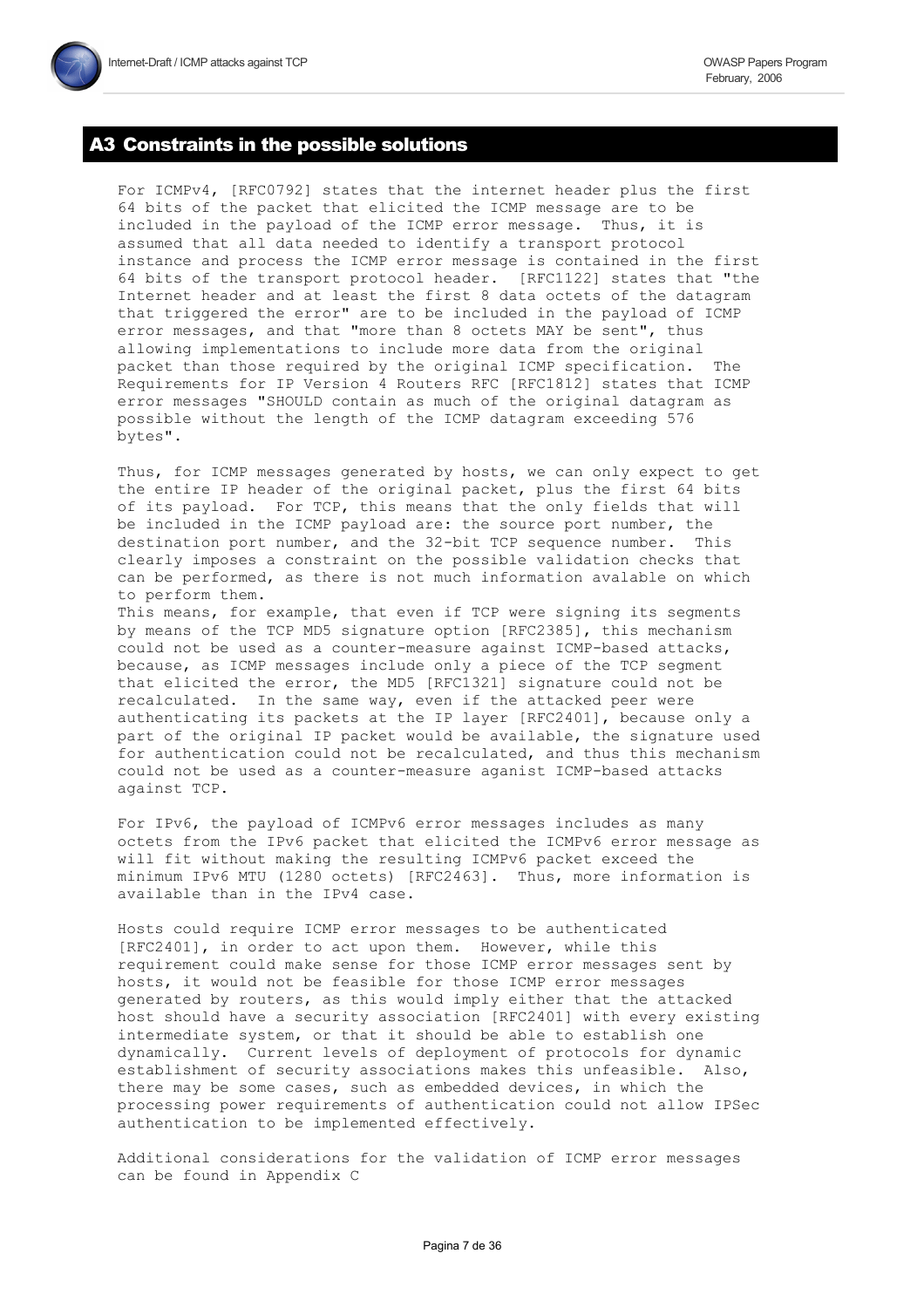# **44 General counter-measures against ICMP attacks**

There are a number of counter-measures that can be implemented to eliminate or mitigate the impact of the attacks discussed in this document. Rather than being alternative counter-measures, they can be implemented together to increase the protection against these attacks. In particular, all TCP implementations should perform the TCP sequence number checking described in Section 4.1.

#### A4.1 TCP sequence number checking

The current specifications do not impose any validity checks on the TCP segment that is contained in the ICMP payload. For instance, no checks are performed to verify that a received ICMP error message has been elicited by a segment that was "in flight" to destination. Thus, even stale ICMP error messages will be acted upon.

TCP should check that the TCP sequence number contained in the payload of the ICMP error message is within the range SND. UNA =< SEG.SEQ < SND.NXT. This means that the sequence number should be within the range of the data already sent but not yet acknowledged. If an ICMP error message does not pass this check, it should be discarded.

Even if an attacker were able to guess the four-tuple that identifies the TCP connection, this additional check would reduce the possibility of considering a spoofed ICMP packet as valid to Flight Size/2^^32 (where Flight\_Size is the number of data bytes already sent to the remote peer, but not yet acknowledged [RFC2581]). For connections in the SYN-SENT or SYN-RECEIVED states, this would reduce the possibility of considering a spoofed ICMP packet as valid to 1/2^^32. For a TCP endpoint with no data "in flight", this would completely eliminate the possibility of success of these attacks.

This validation check has been implemented in Linux [Linux] for many years, in OpenBSD [OpenBSD] since 2004, and in FreeBSD [FreeBSD] and NetBSD [NetBSD] since 2005.

It is important to note that while this check greatly increases the number of packets required to perform any of the attacks discussed in this document, this may not be enough in those scenarios in which bandwidth is easily available, and/or large TCP windows [RFC1323] are in use. Therefore, implementation of the attack-specific countermeasures discussed in this document is strongly recommended.

## **A4.2 Port randomization**

As discussed in the previous sections, in order to perform any of the attacks described in this document, an attacker would need to guess (or know) the four-tuple that identifies the connection to be attacked. Increasing the port number range used for outgoing TCP connections, and randomizing the port number chosen for each outgoing TCP conenctions would make it harder for an attacker to perform any of the attacks discussed in this document.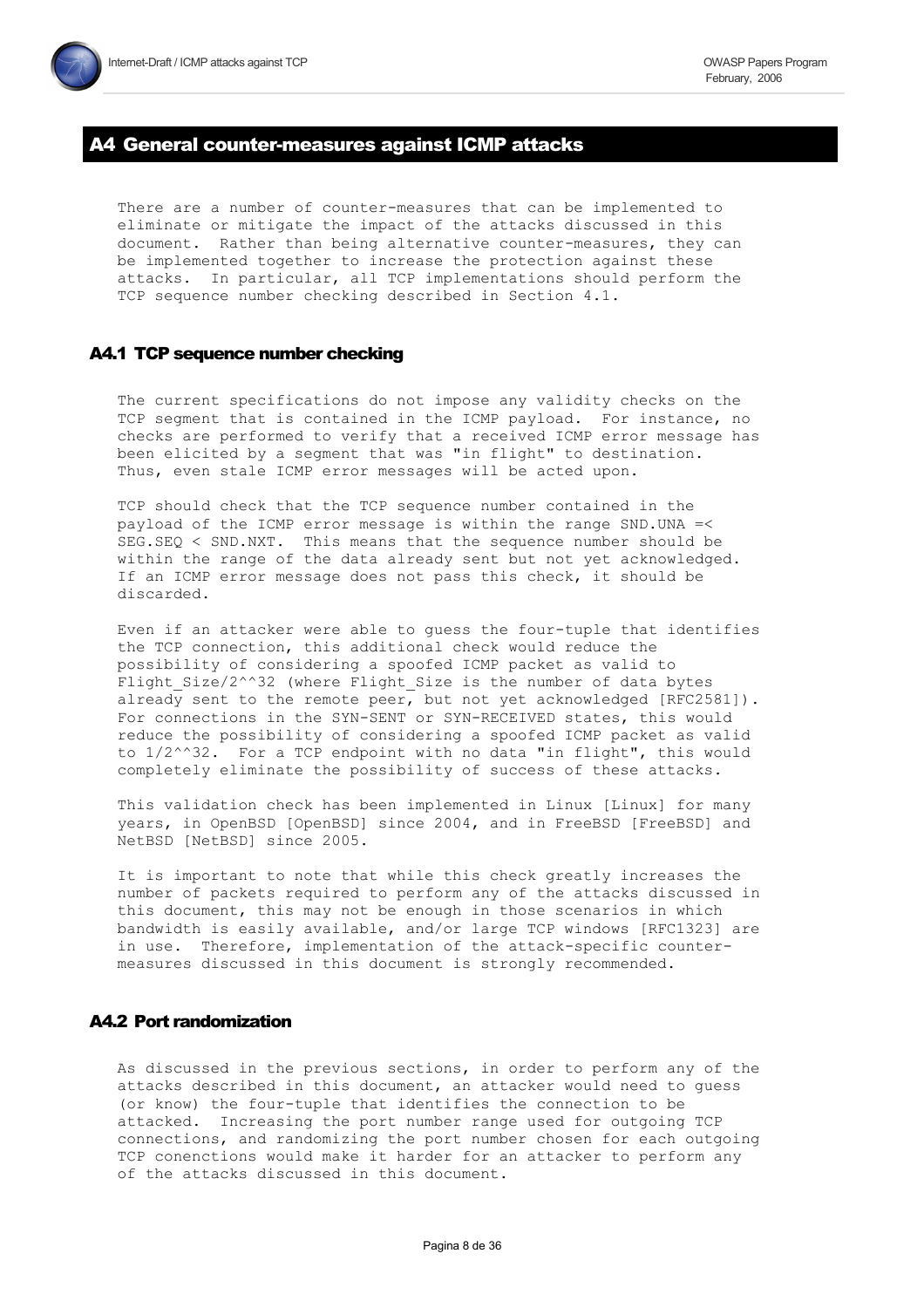[I-D.larsen-tsvwq-port-randomisation] discusses a number of algorithms to randomize the ephemeral ports used by clients.

# A4.3 Filtering ICMP error messages based on the ICMP payload

The source address of ICMP error messages does not need to be spoofed to perform the attacks described in this document. Therefore, simple filtering based on the source address of ICMP error messages does not serve as a counter-measure against these attacks. However, a more advanced packet filtering could be implemented in firewalls as a counter-measure. Firewalls implementing such advanced filtering would look at the payload of the ICMP error messages, and would perform ingress and egress packet filtering based on the source IP address of the IP header contained in the payload of the ICMP error message. As the source IP address contained in the payload of the ICMP error message does need to be spoofed to perform the attacks described in this document, this kind of advanced filtering would serve as a counter-measure against these attacks.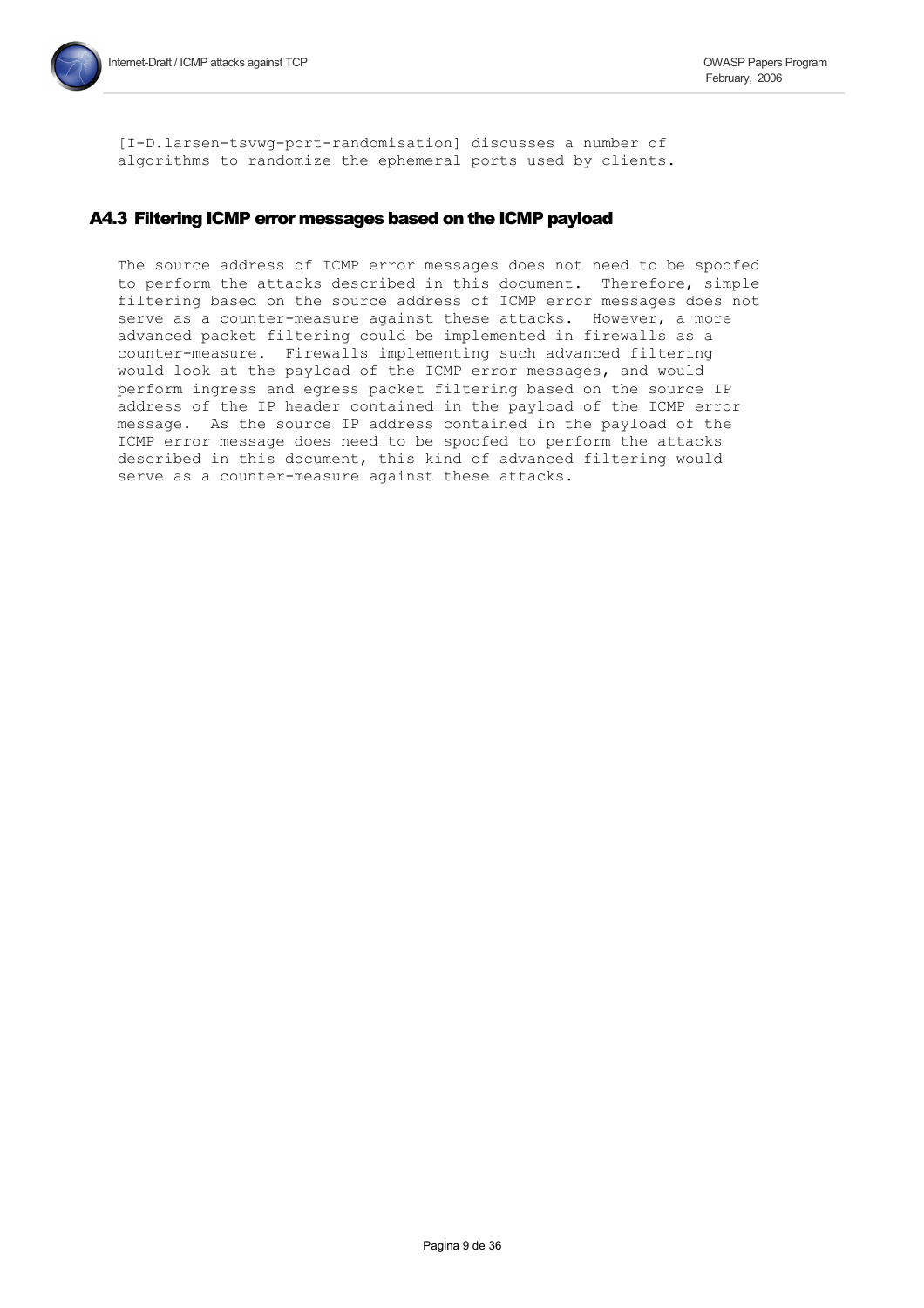# **A5 Blind connection-reset attack**

# **A5.1 Description**

When TCP is handled an ICMP error message, it will perform its fault recovery function, as follows:

- o If the network problem being reported is a hard error, TCP will abort the corresponding connection.
- If the network problem being reported is a soft error, TCP will  $\circ$ just record this information, and repeatedly retransmit its data until they either get acknowledged, or the connection times out.

The Host Requirements RFC [RFC1122] states that a host SHOULD abort the corresponding connection when receiving an ICMP error message that indicates a "hard error", and states that ICMP error messages of type 3 (Destination Unreachable) codes 2 (protocol unreachable), 3 (port unreachable), and 4 (fragmentation needed and DF bit set) should be considered to indicate hard errors. While [RFC2463] did not exist when [RFC1122] was published, one could extrapolate the concept of "hard errors" to ICMPv6 error messages of type 1 (Destination unreachable) codes 1 (communication with destination administratively prohibited), and 4 (port unreachable).

Thus, an attacker could use ICMP to perform a blind connection-reset attack. That is, even being off-path, an attacker could reset any TCP connection taking place. In order to perform such an attack, an attacker would send any ICMP error message that indicates a "hard error", to either of the two TCP endpoints of the connection. Because of TCP's fault recovery policy, the connection would be immediately aborted.

As discussed in Section 2.2, all an attacker needs to know to perform such an attack is the socket pair that identifies the TCP connection to be attacked. In some scenarios, the IP addresses and port numbers in use may be easily guessed or known to the attacker [Watson].

Some stacks are known to extrapolate ICMP errors across TCP connections, increasing the impact of this attack, as a single ICMP packet could bring down all the TCP connections between the corresponding peers.

It is important to note that even if TCP itself were protected against the blind connection-reset attack described in [Watson] and [I-D.ietf-tcpm-tcpsecure], by means authentication at the network layer [RFC2401], by means of the TCP MD5 signature option [RFC2385], or by means of the mechanism proposed in [I-D.ietf-tcpm-tcpsecure], the blind connection-reset attack described in this document would still succeed.

## A5.2 Attack-specific counter-measures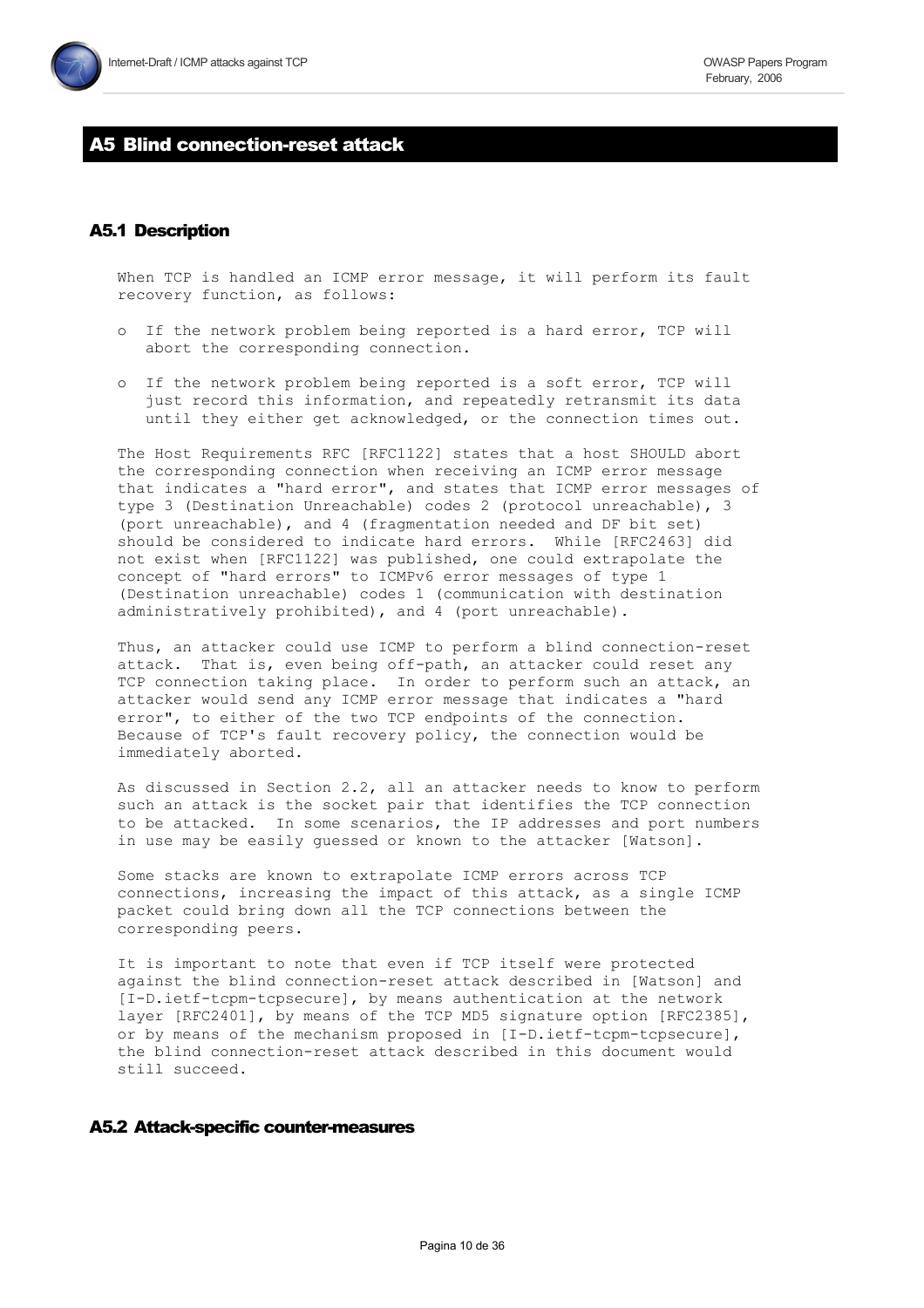#### 5.2.1 Changing the reaction to hard errors

An analysis of the circumstances in which ICMP messages that indicate hard errors may be received can shed some light to eliminate the impact of ICMP-based blind connection-reset attacks.

ICMP type 3 (Destination Unreachable), code 2 (protocol unreachable)

This ICMP error message indicates that the host sending the ICMP error message received a packet meant for a transport protocol it does not support. For connection-oriented protocols such as TCP, one could expect to receive such an error as the result of a connection-establishment attempt. However, it would be strange to get such an error during the life of a connection, as this would indicate that support for that transport protocol has been removed from the host sending the error message during the life of the corresponding connection. Thus, it would be fair to treat ICMP protocol unreachable error messages as soft errors (or completely ignore them) if they are meant for connections that are in synchronized states. For TCP, this means TCP should treat ICMP protocol unreachable error messages as soft errors (or completely ignore them) if they are meant for connections that are in the ESTABLISHED, FIN-WAIT-1, FIN-WAIT-2, CLOSE-WAIT, CLOSING, LAST-ACK or TIME-WAIT states.

ICMP type 3 (Destination Unreachable), code 3 (port unreachable)

This error message indicates that the host sending the ICMP error message received a packet meant for a socket (IP address, port number) on which there is no process listening. Those transport protocols which have their own mechanisms for notifying this condition should not be receiving these error messages. However, the Host Requirements RFC [RFC1122] states that even those transport protocols that have their own mechanism for notifying the sender that a port is unreachable MUST nevertheless accept an ICMP Port Unreachable for the same purpose. For security reasons, it would be fair to treat ICMP port unreachable messages as soft errors (or completely ignore them) when they are meant for protocols that have their own mechanism for reporting this error condition.

ICMP type 3 (Destination Unreachable), code 4 (fragmentation needed and DF bit set)

This error message indicates that an intermediate node needed to fragment a datagram, but the DF (Don't Fragment) bit in the IP header was set. Those systems that do not implement the PMTUD mechanism should not be sending their IP packets with the DF bit set, and thus should not be receiving these ICMP error messages. Thus, it would be fair for them to treat this ICMP error message as indicating a soft error, therefore not aborting the corresponding connection when such an error message is received. On the other hand, and for obvious reasons, those systems implementing the Path-MTU Discovery (PMTUD) mechanism [RFC1191] should not abort the corresponding connection when such an ICMP error message is received.

ICMPv6 type 1 (Destination Unreachable), code 1 (communication with destination administratively prohibited)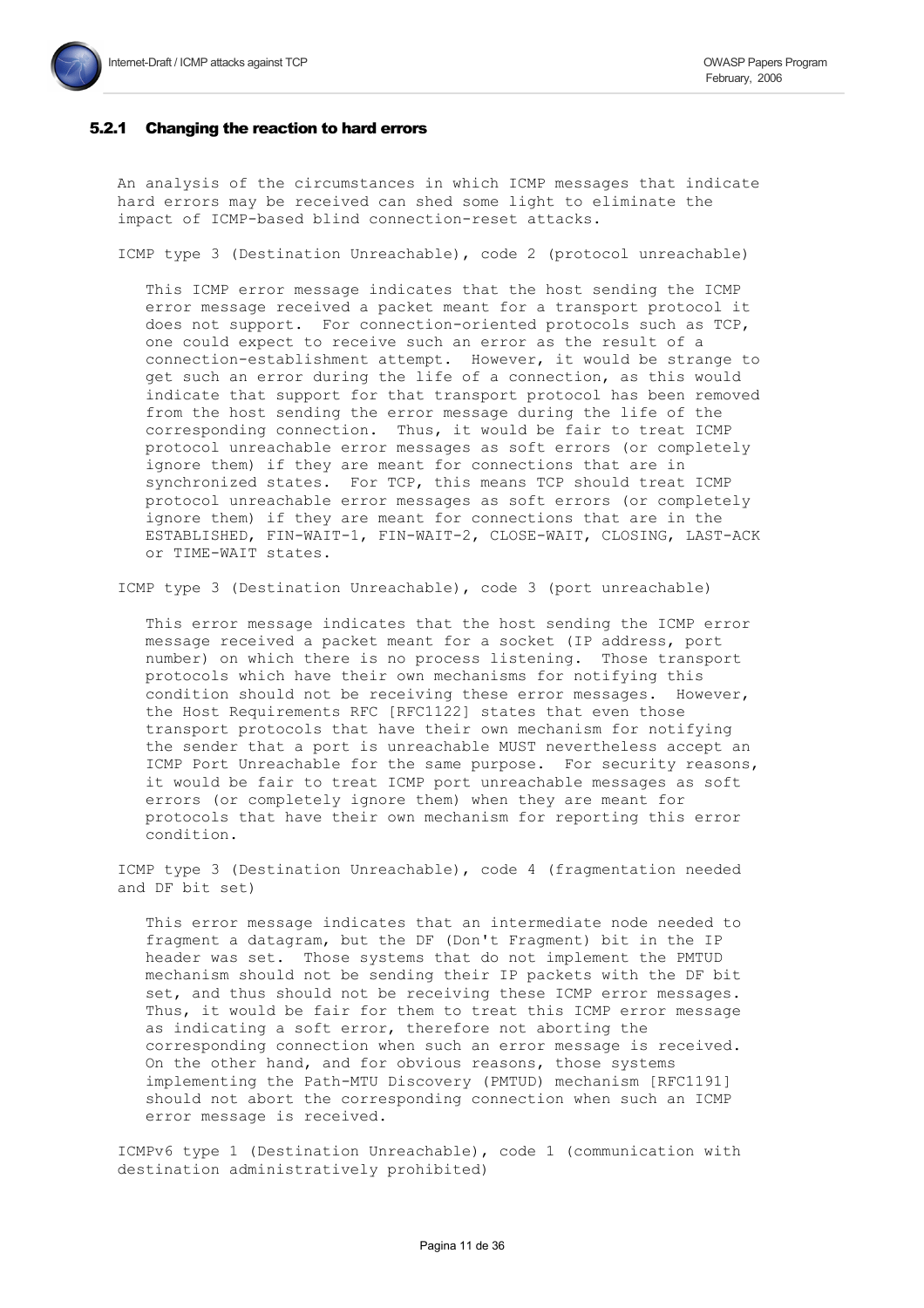This error message indicates that the destination is unreachable because of an administrative policy. For connection-oriented protocols such as TCP, one could expect to receive such an error as the result of a connection-establishment attempt. Receiving such an error for a connection in any of the synchronized states would mean that the administrative policy changed during the life of the connection. Therefore, while it would be possible for a firewall to be reconfigured during the life of a connection, it would be fair, for security reasons, to ignore these messages for connections that are in the ESTABLISHED, FIN-WAIT-1, FIN-WAIT-2, CLOSE-WAIT, CLOSING, LAST-ACK or TIME-WAIT states.

ICMPv6 type 1 (Destination Unreachable), code 4 (port unreachable)

This error message is analogous to the ICMP type 3 (Destination Unreachable), code 3 (Port unreachable) error message discussed above. Therefore, the same considerations apply.

Therefore, TCP should treat all of the above messages as indicating "soft errors", rather than "hard errors", and thus should not abort the corresponding connection upon receipt of them. This is policy is based on the premise that TCP should be as robust as possible. Also, as discussed in Section 5.1, hosts should not extrapolate ICMP errors across TCP connections.

In case the received message were legitimate, it would mean that the "hard error" condition appeared during the life of the connection. However, there is no reason to think that in the same way this error condition appeared, it won't get solved in the near term. Therefore, treating the received ICMP error messages as "soft errors" would make TCP more robust, and could avoid TCP from aborting a TCP connection unnecesarily. Aborting the connection would be to ignore the valuable feature of the Internet that for many internal failures it reconstructs its function without any disruption of the end points [RFC0816].

Also, it is important to note that the "Host Requirements RFC" [RFC1122] allows this alternative processing of ICMP error messages.

One scenario in which a host would benefit from treating the socalled ICMP "hard errors" as "soft errors" would be that in which the packets that correspond to a given TCP connection are routed along multiple different paths. Some (but not all) of these paths may be experiencing an error condition, and therefore generating the socalled ICMP hard errors. However, communication should survive if there is still a working path to the destination host [DClark]. Thus, treating the so-called "hard errors" as "soft errors" when a connection is in any of the synchronized states would make TCP achieve this goal.

It is interesting to note that, as ICMP error messages are unreliable, transport protocols should not depend on them for correct functioning. In the event one of these messages were legitimate, the corresponding connection would eventually time out. Also, applications may still be notified asynchronously about the received error messages, and thus may still abort their connections on their own if they consider it appropriate.

This counter-measure has been implemented in BSD-derived TCP/IP implementations (e.g., [FreeBSD], [NetBSD], and [OpenBSD]) for more than ten years [Wright] [McKusick]. The Linux kernel has implemented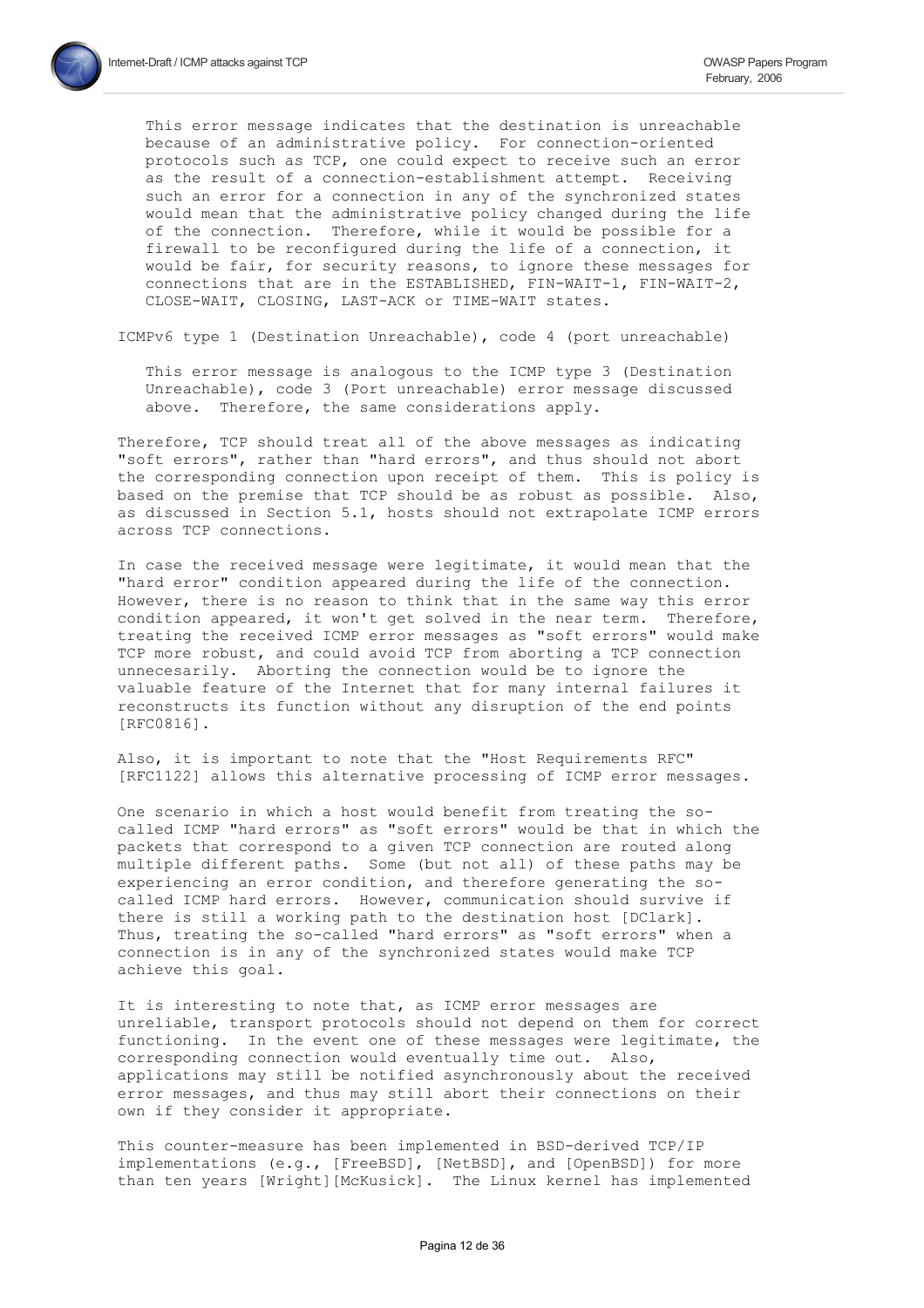this policy for more than ten years, too [Linux].

#### 5.2.2 Delaying the connection-reset

An alternative counter-measure could be to delay the connection reset. Rather than immediately aborting a connection, a TCP would abort a connection only after an ICMP error message indicating a hard error has been received, and the corresponding data have already been retransmitted more than some specified number of times.

The rationale behind this proposed fix is that if a host can make forward progress on a connection, it can completely disregard the "hard errors" being indicated by the received ICMP error messages.

While this counter-measure could be useful, we think that the counter-measure discussed in Section 5.2.1 is easier to implement, and provides increased protection against this type of attack.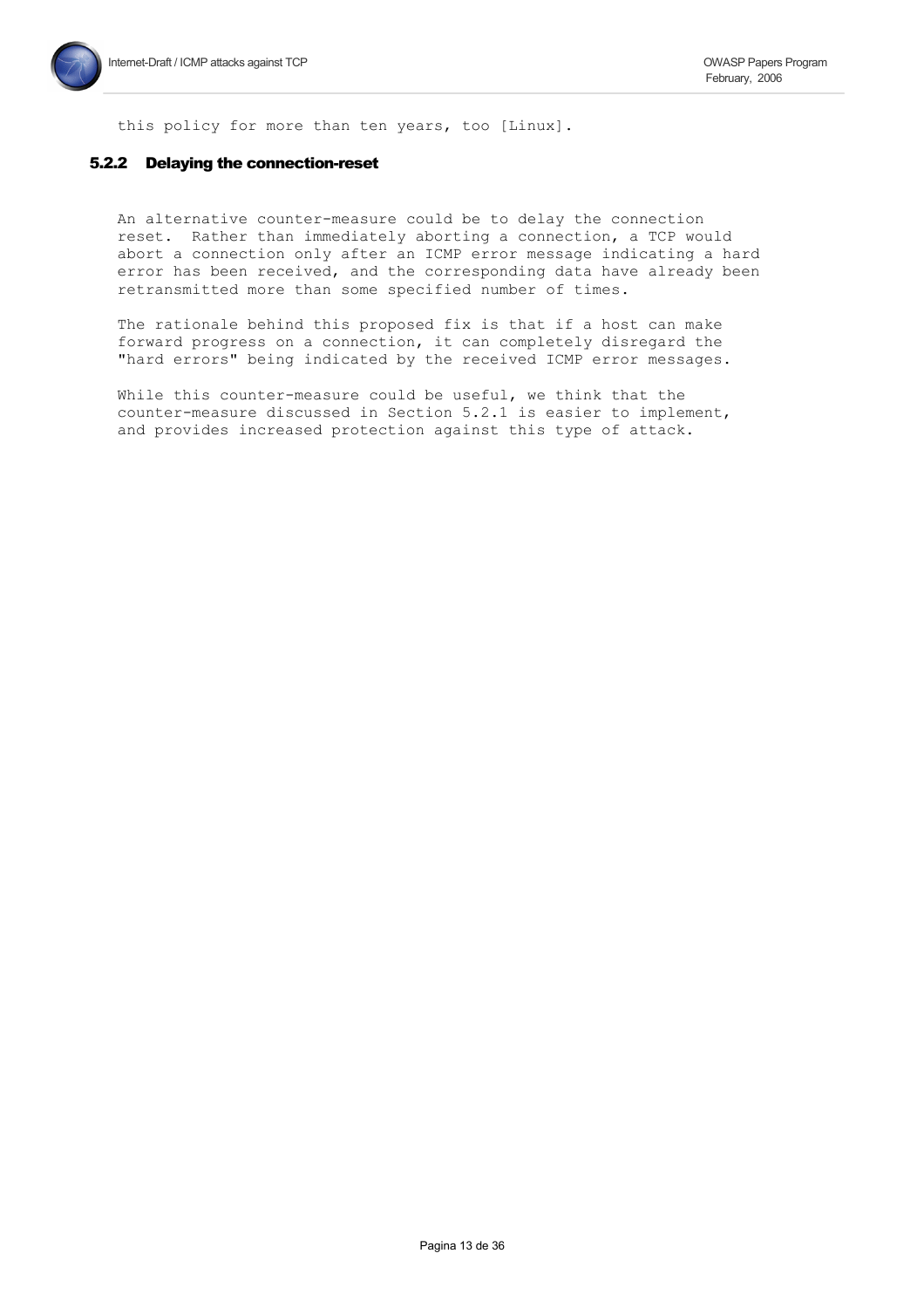# A6 Blind throughput-reduction attack

# **A6.1 Description**

The Host requirements RFC [RFC1122] states that hosts MUST react to ICMP Source Quench messages by slowing transmission on the connection. Thus, an attacker could send ICMP Source Quench (type 4, code 0) messages to a TCP endpoint to make it reduce the rate at which it sends data to the other end-point of the connection. [RFC1122] further adds that the RECOMMENDED procedure is to put the corresponding connection in the slow-start phase of TCP's congestion control algorithm [RFC2581]. In the case of those implementations that use an initial congestion window of one segment, a sustained attack would reduce the throughput of the attacked connection to about SMSS (Sender Maximum Seqment Size) [RFC2581] bytes per RTT (round-trip time). The throughput achieved during attack might be a little higher if a larger initial congestion window is in use  $[REC3390]$ .

# A6.2 Attack-specific counter-measures

The Host Requirements RFC [RFC1122] states that hosts MUST react to ICMP Source Quench messages by slowing transmission on the connection. However, as discussed in the Requirements for IP Version 4 Routers RFC [RFC1812], research seems to suggest ICMP Source Quench is an ineffective (and unfair) antidote for congestion. [RFC1812] further states that routers SHOULD NOT send ICMP Source Quench messages in response to congestion. On the other hand, TCP implements its own congestion control mechanisms [RFC2581] [RFC3168], that do not depend on ICMP Source Quench messages. Thus, hosts should completely ignore ICMP Source Quench messages meant for TCP connections.

This behavior has been implemented in Linux [Linux] since 2004, and in FreeBSD [FreeBSD], NetBSD [NetBSD], and OpenBSD [OpenBSD] since 2005.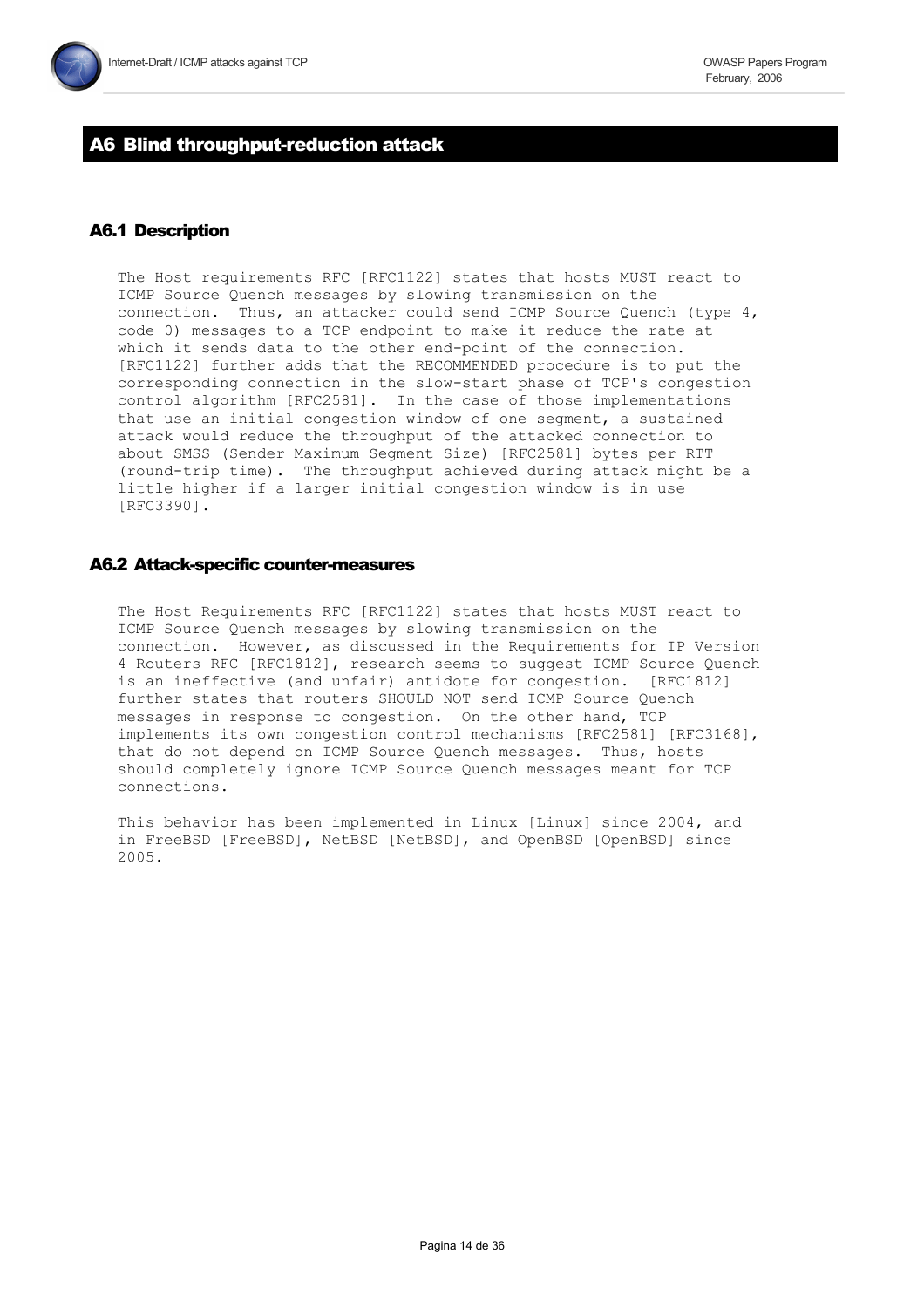# A7 Blind performance-degrading attack

# **A7.1 Description**

When one IP host has a large amount of data to send to another host, the data will be transmitted as a series of IP datagrams. It is usually preferable that these datagrams be of the largest size that does not require fragmentation anywhere along the path from the source to the destination. This datagram size is referred to as the Path MTU (PMTU), and is equal to the minimum of the MTUs of each hop in the path [RFC1191].

A technique called "Path MTU Discovery" (PMTUD) mechanism lets IP hosts determine the Path MTU of an arbitrary internet path. [RFC1191] and [RFC1981] specify the PMTUD mechanism for IPv4 and IPv6, respectively.

The PMTUD mechanism for IPv4 uses the Don't Fragment (DF) bit in the IP header to dynamically discover the Path MTU. The basic idea behind the PMTUD mechanism is that a source host assumes that the MTU of the path is that of the first hop, and sends all its datagrams with the DF bit set. If any of the datagrams is too large to be forwarded without fragmentation by some intermediate router, the router will discard the corresponding datagram, and will return an ICMP "Destination Unreachable" (type 3) "fragmentation neeed and DF set" (code 4) error message to sending host. This message will report the MTU of the constricting hop, so that the sending host can reduce the assumed Path-MTU accordingly.

For IPv6, intermediate systems do not fragment packets. Thus, there's an "implicit" DF bit set in every packet sent on a network. If any of the datagrams is too large to be forwarded without fragmentation by some intermediate router, the router will discard the corresponding datagram, and will return an ICMPv6 "Packet Too Big" (type 2, code 0) error message to sending host. This message will report the MTU of the constricting hop, so that the sending host can reduce the assumed Path-MTU accordingly.

As discussed in both [RFC1191] and [RFC1981], the Path-MTU Discovery mechanism can be used to attack TCP. An attacker could send a forged ICMP "Destination Unreachable, fragmentation needed and DF set" packet (or their ICMPv6 counterpart) to the sending host, advertising a small Next-Hop MTU. As a result, the attacked system would reduce the size of the packets it sends for the corresponding connection accordingly.

The effect of this attack is two-fold. On one hand, it will increase the headers/data ratio, thus increasing the overhead needed to send data to the remote TCP end-point. On the other hand, if the attacked system wanted to keep the same throughput it was achieving before being attacked, it would have to increase the packet rate. On virtually all systems this will lead to an increase in the IRQ (Interrrupt ReQuest) rate, thus increasing processor utilization, and degrading the overall system performance.

A particular scenario that may take place is that in which an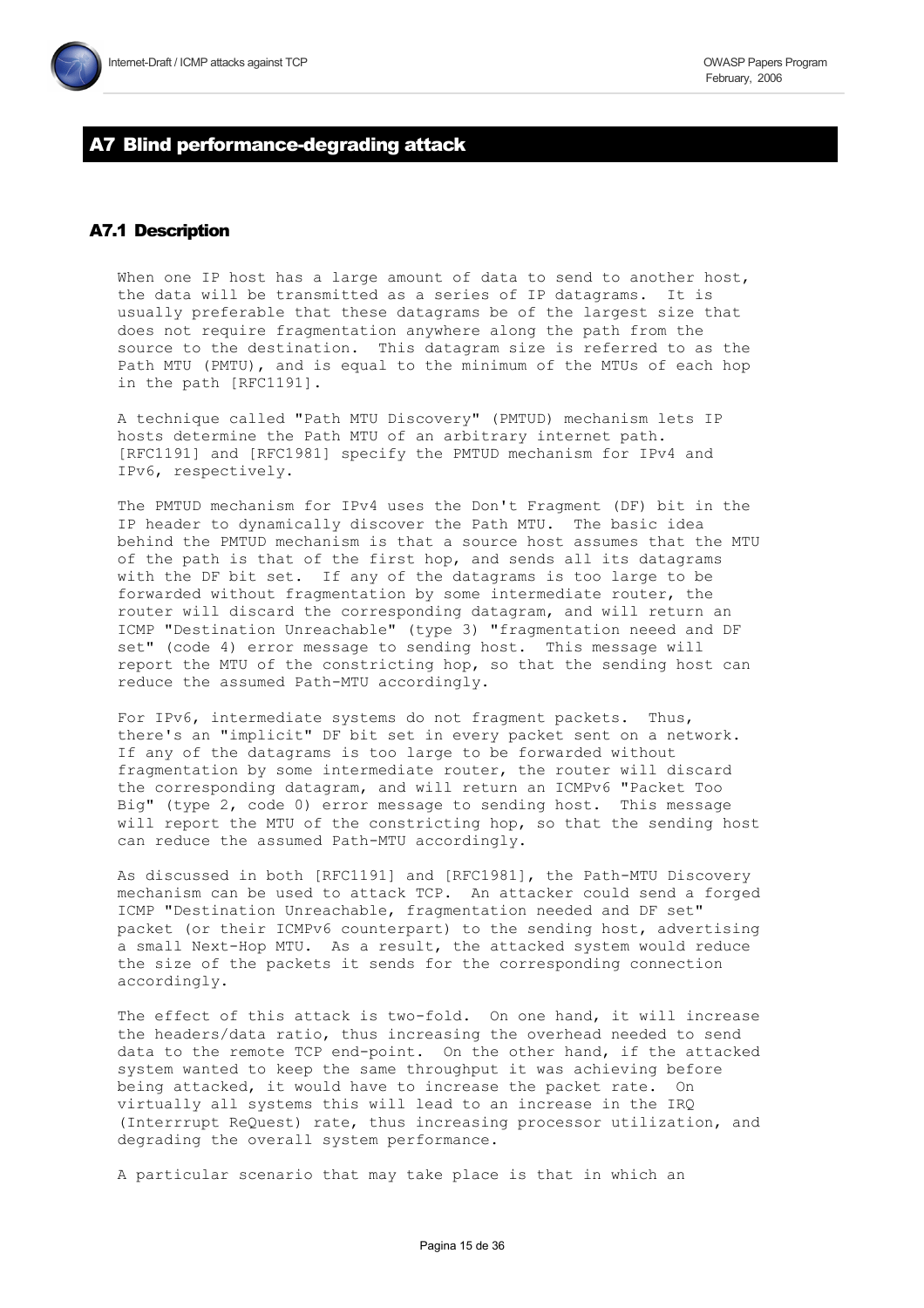attacker reports a Next-Hop MTU smaller than or equal to the amount of bytes needed for headers (IP header, plus TCP header). For example, if the attacker reports a Next-Hop MTU of 68 bytes, and the amount of bytes used for headers (IP header, plus TCP header) is larger than 68 bytes, the assumed Path-MTU will not even allow the attacked host to send a single byte of application data without fragmentation. This particular scenario might lead to unpredictable results. Another posible scenario is that in which a TCP connection is being secured by means of IPSec. If the Next-Hop MTU reported by the attacker is smaller than the amount of bytes needed for headers (IP and IPSec, in this case), the assumed Path-MTU will not even allow the attacked host to send a single byte of the TCP header without fragmentation. This is another scenario that may lead to unpredictable results.

For IPv4, the reported Next-Hop MTU could be as low as 68 octets, as [RFC0791] requires every internet module to be able to forward a datagram of 68 octets without further fragmentation. For IPv6, the reported Next-Hop MTU could be as low as 1280 octets (the minimum IPv6 MTU) [RFC2460].

#### A7.2 Attack-specific counter-measures

Henceforth, we will refer to both ICMP "fragmentation needed and DF bit set" and ICMPv6 "Packet Too Big" messages as "ICMP Packet Too Big" messages.

In addition to the general validation check described in Section 4.1, a counter-measure similar to that described in Section 5.2.2 could be implemented to greatly minimize the impact of this attack.

This would mean that upon receipt of an ICMP "Packet Too Big" error message, TCP would just record this information, and would honor it only when the corresponding data had already been retransmitted a specified number of times.

While this policy would greatly mitigate the impact of the attack against the PMTUD mechanism, it would also mean that it might take TCP more time to discover the Path-MTU for a TCP connection. This would be particularly annoying for connections that have just been established, as it might take TCP several transmission attempts (and the corresponding timeouts) before it discovers the PMTU for the corresponding connection. Thus, this policy would increase the time it takes for data to begin to be received at the destination host.

We would like to protect TCP from the attack against the PMTUD mechanism, while still allowing TCP to quickly determine the initial Path-MTU for a connection.

To achieve both goals, we can divide the traditional PMTUD mechanism into two stages: Initial Path-MTU Discovery, and Path-MTU Update.

The Initial Path-MTU Discovery stage is when TCP tries to send segments that are larger than the ones that have so far been sent and acknowledged for this connection. That is, in the Initial Path-MTU Discovery stage TCP has no record of these large segments getting to the destination host, and thus it would be fair to believe the network when it reports that these packets are too large to reach the destination host without being fragmented.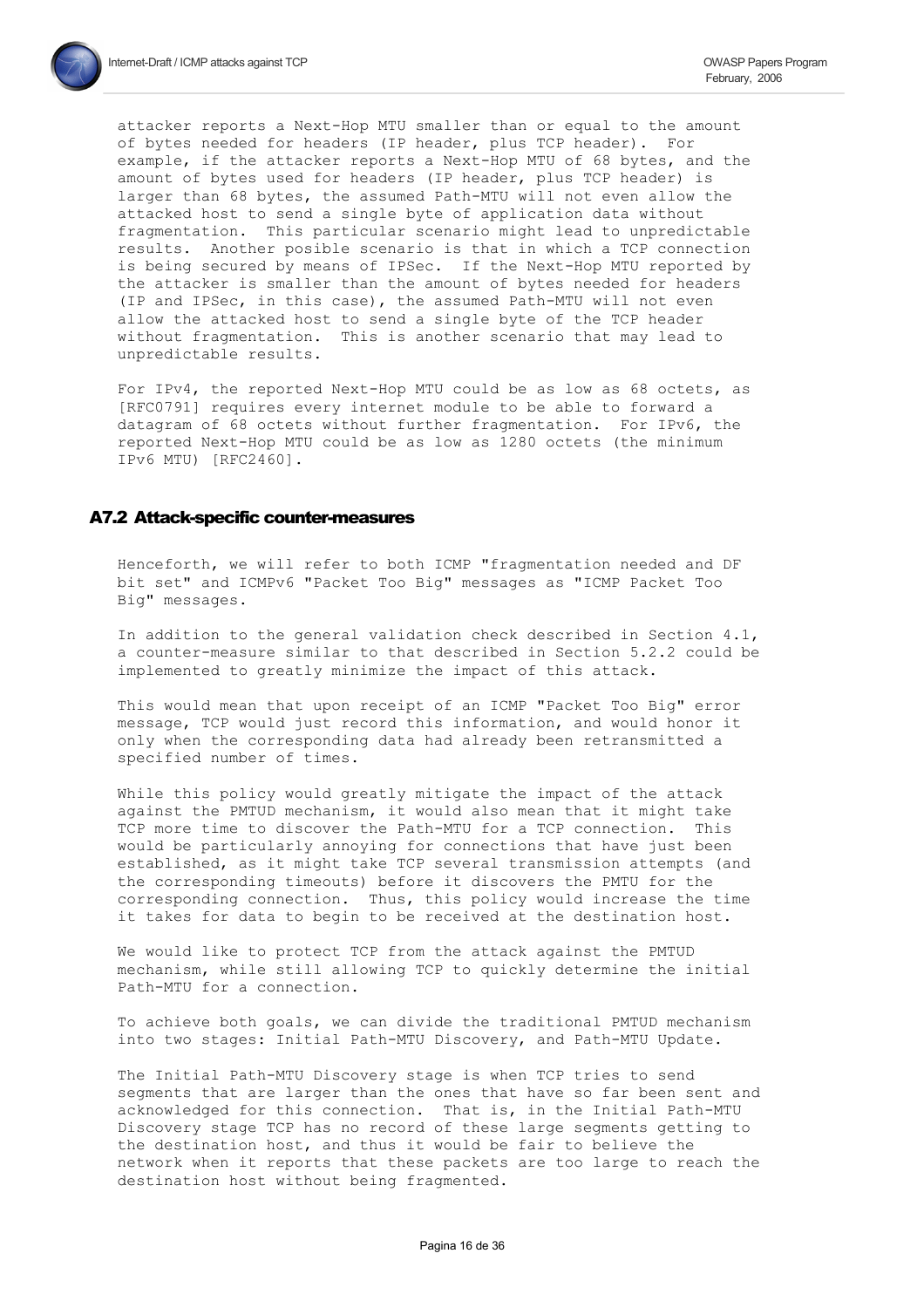The Path-MTU Update stage is when TCP tries to send segments that are equal to or smaller than the ones that have already been sent and acknowledged for this connection. During the Path-MTU Update stage, TCP already has knowledge of the estimated Path-MTU for the given connection. Thus, it would be fair to be more cautious with the errors being reported by the network.

In order to allow TCP to distinguish segments between those performing Initial Path-MTU Discovery and those performing Path-MTU Update, two new variables should be introduced to TCP: maxsizeacked and maxsizesent.

maxsizesent would hold the size (in octets) of the largest packet that has so far been sent for this connection. It would be initialized to 68 (the minimum IPv4 MTU) when the underlying internet protocol is IPv4, and would be initialized to 1280 (the minimum IPv6 MTU) when the underlying internet protocol is IPv6. Whenever a packet larger than maxsizesent octets is sent, maxsizesent should be set to that value.

On the other hand, maxsizeacked would hold the size (in octets) of the largest packet that has so far been acknowledged for this connection. It would be initialized to 68 (the minimum IPv4 MTU) when the underlying internet protocol is IPv4, and would be initialized to 1280 (the minimum IPv6 MTU) when the underlying internet protocol is IPv6. Whenever an acknowledgement for a packet larger than maxsizeacked octets is received, maxsizeacked should be set to the size of that acknowledged packet.

Upon receipt of an ICMP "Packet Too Big" error message, the Next-Hop MTU claimed by the ICMP message (henceforth "claimedmtu") should be compared with maxsizesent. If claimedmtu is equal to or larger than maxsizesent, then the ICMP error message should be silently discarded. The rationale for this is that the ICMP error message cannot be legitimate if it claims to have been elicited by a packet larger than the largest packet we have so far sent for this connection.

If this check is passed, claimedmtu should be compared with maxsizeacked. If claimedmtu is equal to or larger than maxsizeacked, TCP is supposed to be at the Initial Path-MTU Discovery stage, and thus the ICMP "Packet Too Big" error message should be honored immediately. That is, the assumed Path-MTU should be updated according to the Next-Hop MTU claimed in the ICMP error message. Also, maxsizesent should be reset to the minimum MTU of the internet protocol in use (68 for IPv4, and 1280 for IPv6).

On the other hand, if claimedmtu is smaller than maxsizeacked, TCP is supposed to be in the Path-MTU Update stage. At this stage, we should be more cautious with the errors being reported by the network, and should therefore just record the received error message, and delay the update of the assumed Path-MTU.

To perform this delay, one new variable and one new parameter should be introduced to TCP: nsegrto and MAXSEGRTO. nsegrto will hold the number of times a specified seqment has timed out. It should be initialized to zero, and should be incremented by one everytime the corresponding segment times out. MAXSEGRRTO should specify the number of times a given segment must timeout before an ICMP "Packet Too Big" error message can be honored, and can be set, in principle,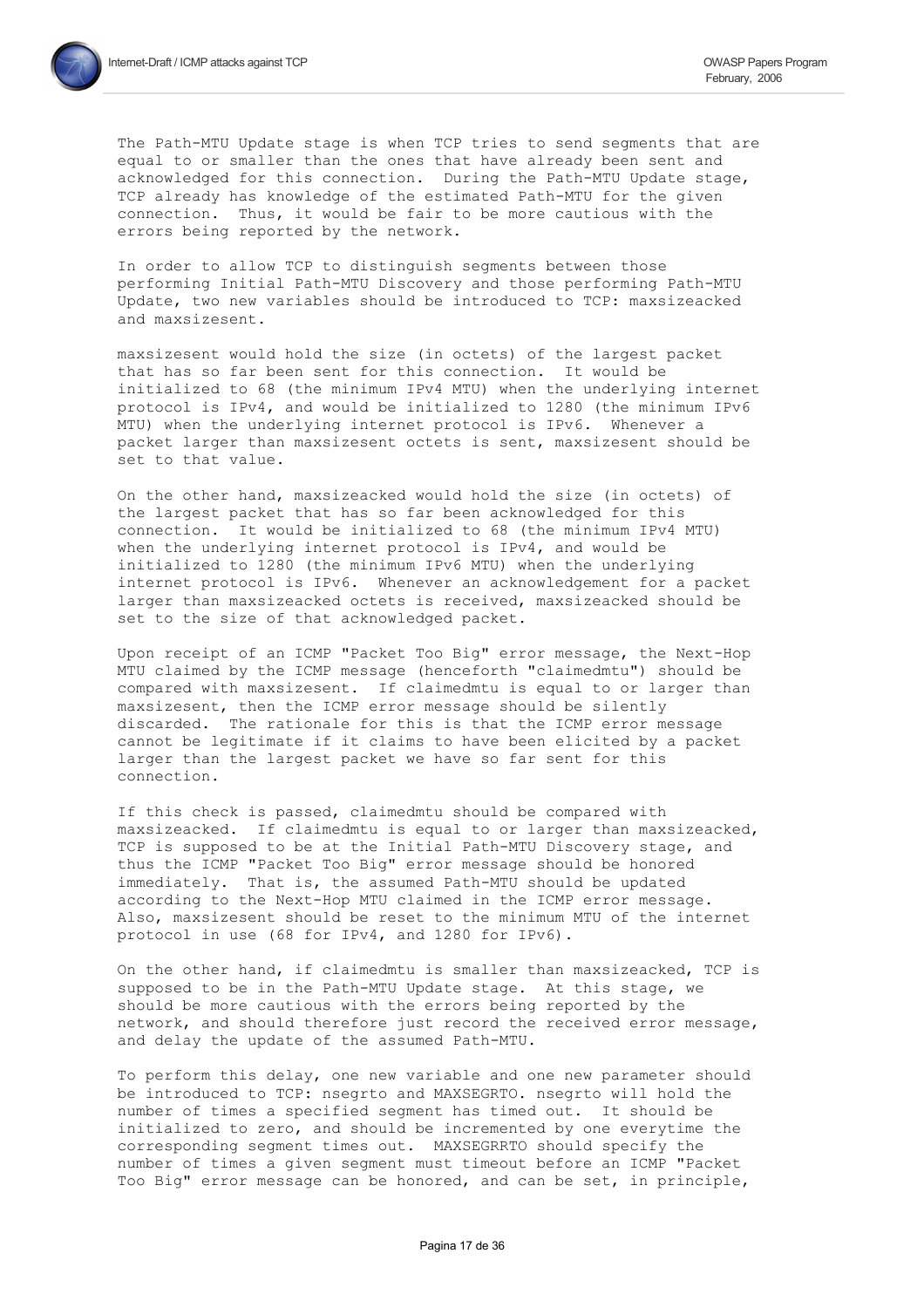

to any value greater than or equal to 0.

Thus, if nsegrto is greater than or equal to MAXSEGRTO, and there's a pending ICMP "Packet Too Big" error message, the correspoing error message should be processed. At that point, maxsizeacked should be set to claimedmtu, and maxsizesent should be set to 68 (for IPv4) or 1280 (for IPv6).

If while there is a pending ICMP "Packet Too Big" error message the TCP SEQ claimed by the pending message is acknowledged (i.e., an ACK that acknowledges that sequence number is received), then the "pending error" condition should be cleared.

The rationale behind performing this delayed processing of ICMP "Packet Too Big" messages is that if there is progress on the connection, the ICMP "Packet Too Big" errors must be a false claim. By checking for progress on the connection, rather than just for staleness of the received ICMP messages, TCP is protected from attack even if the offending ICMP messages are "in window", and as a corollary, is made more robust to spurious ICMP messages elicited by, for example, corrupted TCP segments.

MAXSEGRTO can be set, in principle, to any value greater than or equal to 0. Setting MAXSEGRTO to 0 would make TCP perform the traditional PMTUD mechanism defined in [RFC1191] and [RFC1981]. A MAXSEGRTO of 1 should provide enough protection for most cases. In any case, implementations are free to choose higher values for this constant. MAXSEGRTO could be a function of the Next-Hop MTU claimed in the received ICMP "Packet Too Big" message. That is, higher values for MAXSEGRTO could be imposed when the received ICMP "Packet Too Big" message claims a Next-Hop MTU that is smaller than some specified value.

In the event a higher level of protection is desired at the expense of a higher delay in the discovery of the Path-MTU, an implementation could consider TCP to always be in the Path-MTU Update stage, thus always delaying the update of the assumed Path-MTU.

Appendix A shows the proposed counter-measure in action. Appendix B shows the proposed counter-measure in pseudo-code.

This behavior has been implemented in NetBSD [NetBSD] and OpenBSD [OpenBSD] since 2005.

It is important to note that the mechanism proposed in this section is an improvement to the current Path-MTU discovery mechanism, to mitigate its security implications. The current PMTUD mechanism, as specified by [RFC1191] and [RFC1981], still suffers from some functionality problems [RFC2923] that this document does not aim to address. A mechanism that addresses those issues is described in [I-D.ietf-pmtud-method].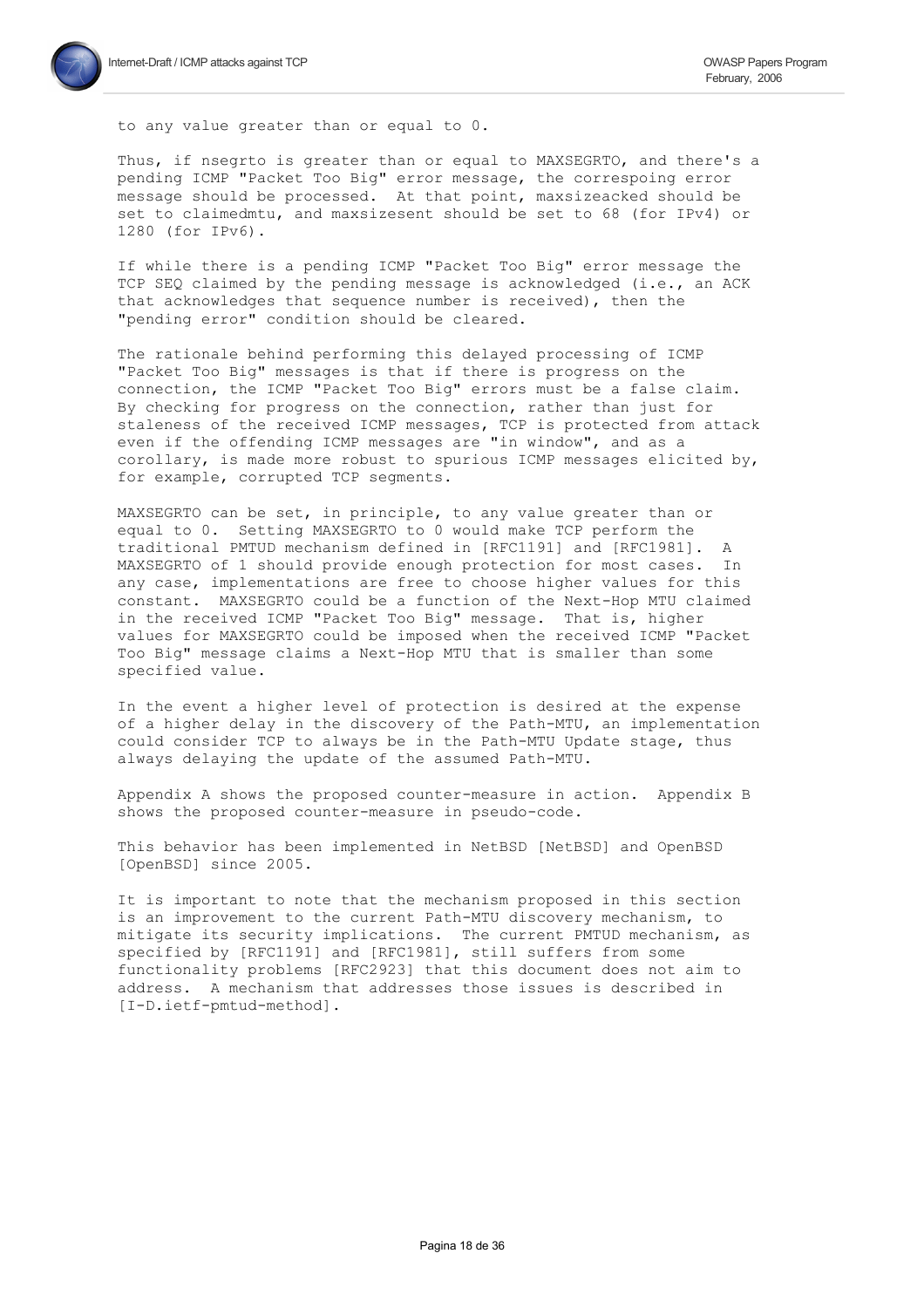# **A8 Security Considerations**

This document describes the use of ICMP error messages to perform a number of attacks against the TCP protocol, and proposes a number of counter-measures that either eliminate or reduce the impact of these attacks.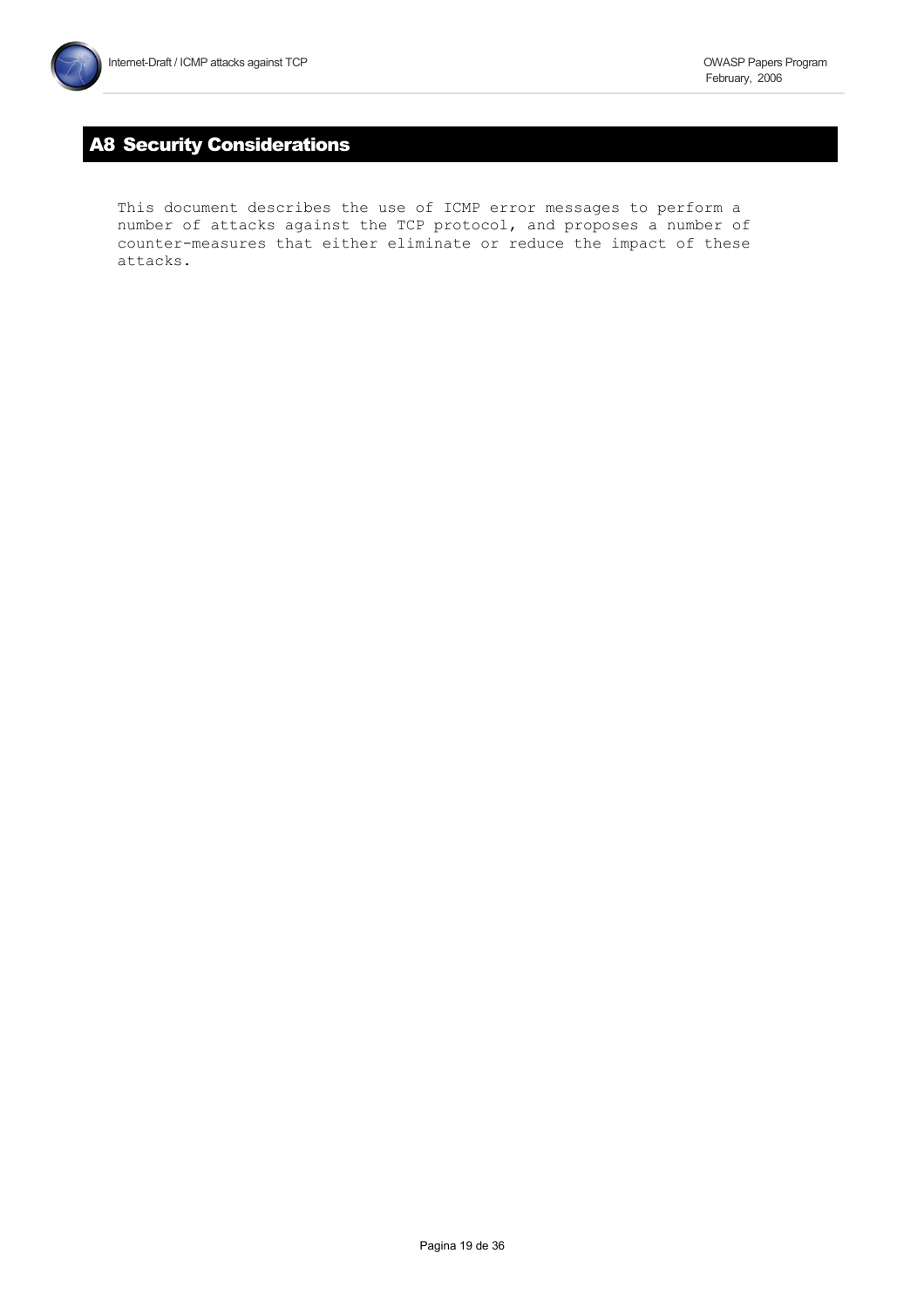# **A9 Acknowledgements**

This document was inspired by Mika Liljeberg, while discussing some issues related to [I-D.gont-tcpm-tcp-soft-errors] by private e-mail. The author would like to thank Ran Atkinson, James Carlson, Alan Cox, Theo de Raadt, Ted Faber, Juan Fraschini, Markus Friedl, Guillermo Gont, John Heffner, Vivek Kakkar, Michael Kerrisk, Mika Liljeberg, Matt Mathis, David Miller, Miles Nordin, Eloy Paris, Kacheong Poon, Andrew Powell, Pekka Savola, Joe Touch, and Andres Trapanotto, for contributing many valuable comments.

Juan Fraschini and the author of this document implemented freelyavailable audit tools to help vendors audit their systems by reproducing the attacks discussed in this document.

Markus Friedl, Chad Loder, and the author of this document, produced and tested in OpenBSD [OpenBSD] the first implementation of the counter-measure described in Section 7.2. This first implementation helped to test the effectiveness of the ideas introduced in this document, and has served as a reference implementation for other operating systems.

The author would like to thank the UK's National Infrastructure Security Co-ordination Centre (NISCC) for coordinating the disclosure of these issues with a large number of vendors and CSIRTs (Computer Security Incident Response Teams).

The author wishes to express deep and heartfelt gratitude to Jorge Oscar Gont and Nelida Garcia, for their precious motivation and quidance.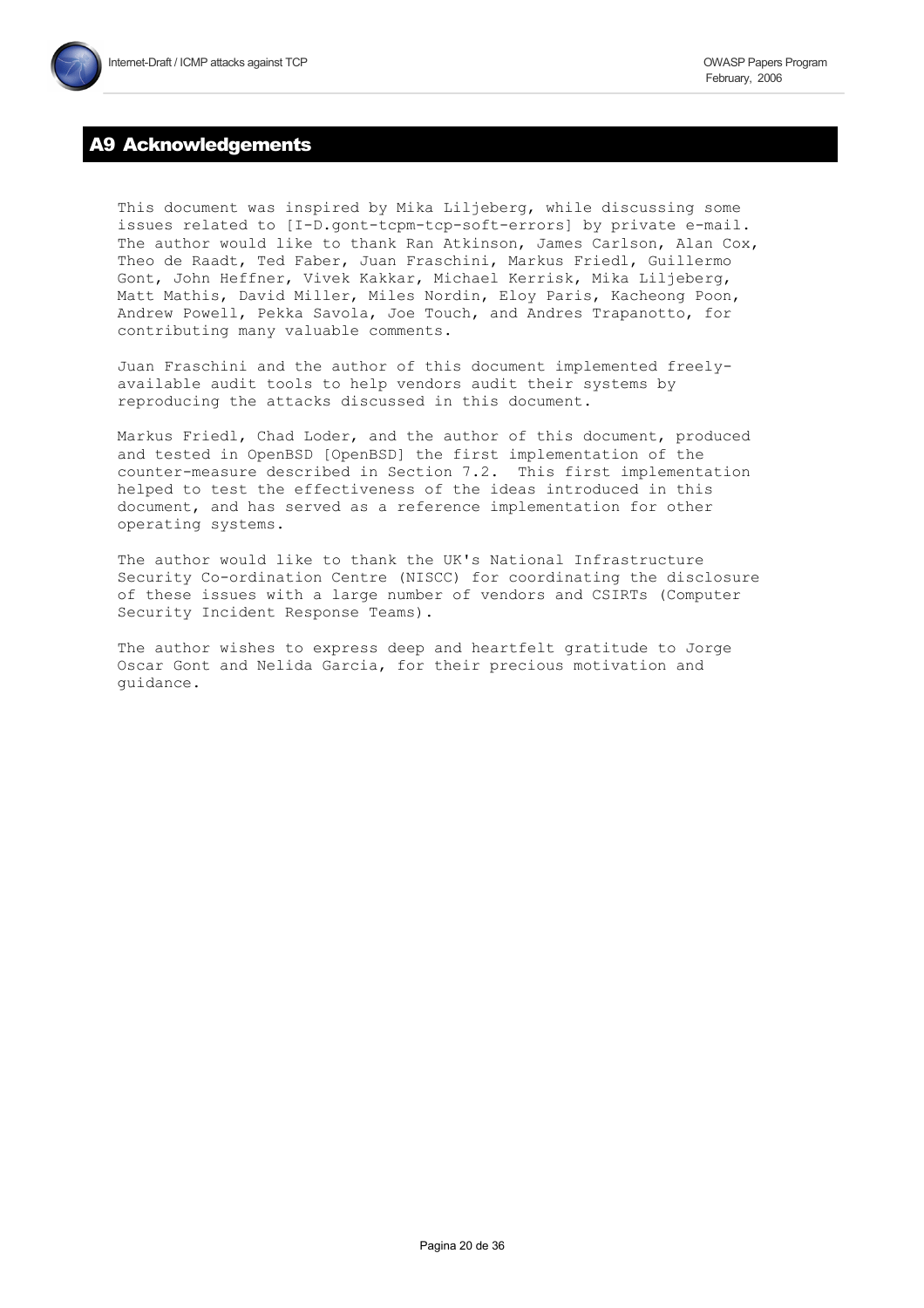# **410 References**

# **A10.1 Normative References**

- Postel, J., "Internet Protocol", STD 5, RFC 791, [RFC0791] September 1981.
- [RFC0792] Postel, J., "Internet Control Message Protocol", STD 5, RFC 792, September 1981.
- [RFC0793] Postel, J., "Transmission Control Protocol", STD 7, RFC 793, September 1981.
- [RFC1122] Braden, R., "Requirements for Internet Hosts -Communication Layers", STD 3, RFC 1122, October 1989.
- [RFC1191] Mogul, J. and S. Deering, "Path MTU discovery", RFC 1191, November 1990.
- [RFC1812] Baker, F., "Requirements for IP Version 4 Routers", RFC 1812, June 1995.
- [RFC1981] McCann, J., Deering, S., and J. Mogul, "Path MTU Discovery for IP version 6", RFC 1981, August 1996.
- [RFC2119] Bradner, S., "Key words for use in RFCs to Indicate Requirement Levels", BCP 14, RFC 2119, March 1997.
- [RFC2401] Kent, S. and R. Atkinson, "Security Architecture for the Internet Protocol", RFC 2401, November 1998.
- $[RFC2460]$ Deering, S. and R. Hinden, "Internet Protocol, Version 6 (IPv6) Specification", RFC 2460, December 1998.
- [RFC2463] Conta, A. and S. Deering, "Internet Control Message Protocol (ICMPv6) for the Internet Protocol Version 6 (IPv6) Specification", RFC 2463, December 1998.

# **A10.2 Informative References**

- Clark, D., "The Design Philosophy of the DARPA Internet [DClark] Protocols", Computer Communication Review Vol. 18, No. 4, 1988.
- [FreeBSD] The FreeBSD Project, "http://www.freebsd.org".
- [I-D.gont-tcpm-tcp-soft-errors] Gont, F., "TCP's Reaction to Soft Errors", draft-gont-tcpm-tcp-soft-errors-02 (work in progress), September 2005.
- [I-D.iab-link-indications] Aboba, B., "Architectural Implications of Link Indications", draft-iab-link-indications-04 (work in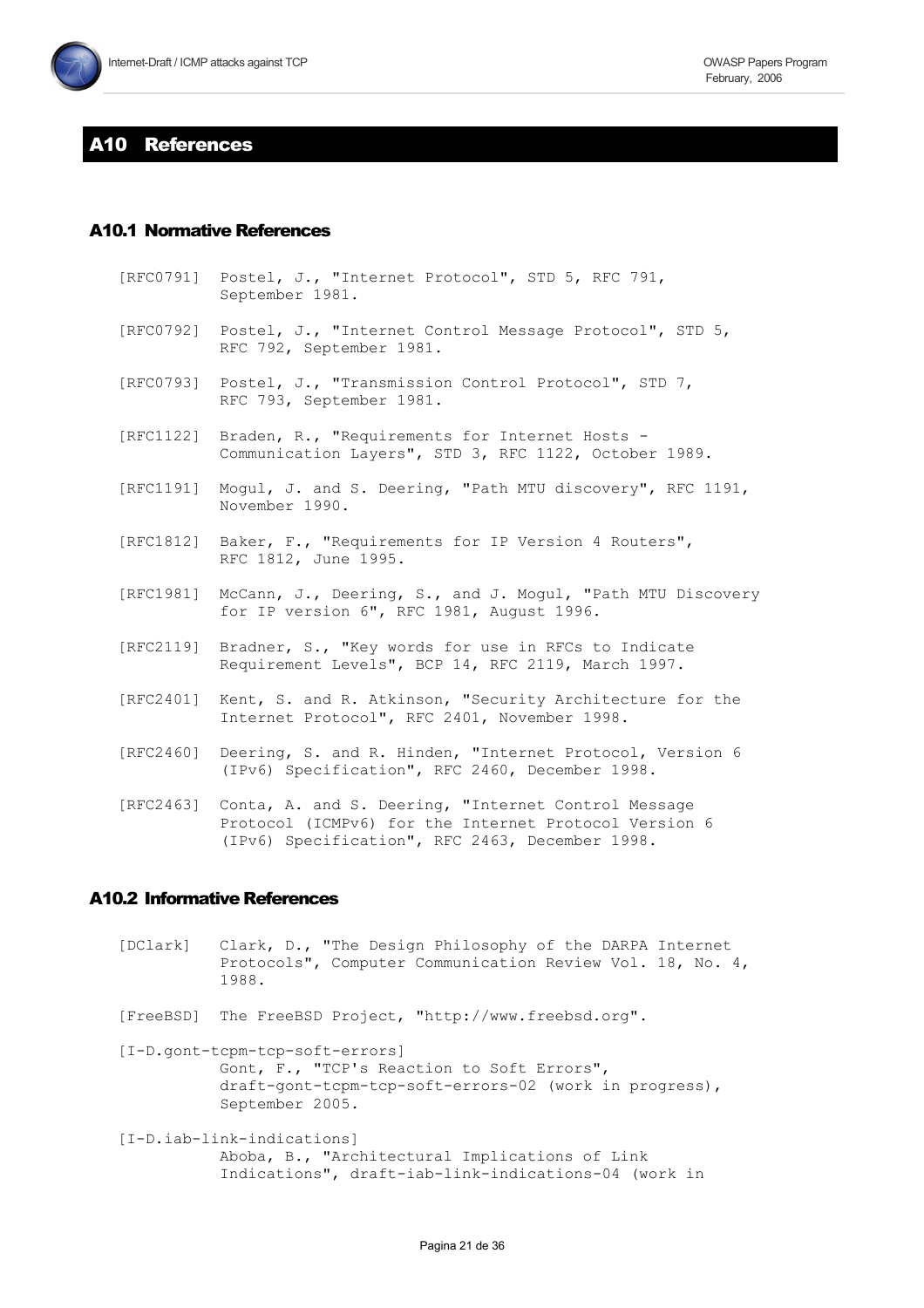

progress), December 2005.

- [I-D.ietf-pmtud-method] Mathis, M. and J. Heffner, "Path MTU Discovery", draft-ietf-pmtud-method-05 (work in progress), October 2005.
- [I-D.ietf-tcpm-tcpsecure] Dalal, M., "Improving TCP's Robustness to Blind In-Window Attacks", draft-ietf-tcpm-tcpsecure-03 (work in progress), May 2005.
- [I-D.larsen-tsvwq-port-randomisation] Larsen, M., "Port Randomisation", draft-larsen-tsvwq-port-randomisation-00 (work in progress), October 2004.
- The Linux Project, "http://www.kernel.org". [Linux]
- [McKusick]
	- McKusick, M., Bostic, K., Karels, M., and J. Quarterman, "The Design and Implementation of the 4.4BSD Operating System", Addison-Wesley, 1996.
- NISCC, "NISCC Vulnerability Advisory 532967/NISCC/ICMP: [NISCC] Vulnerability Issues in ICMP packets with TCP payloads", http://www.niscc.gov.uk/niscc/docs/ al-20050412-00308.html?lang=en, 2005.
- [NetBSD] The NetBSD Project, "http://www.netbsd.org".
- [OpenBSD] The OpenBSD Project, "http://www.openbsd.org".
- [RFC0816] Clark, D., "Fault isolation and recovery", RFC 816, July 1982.
- [RFC1321] Rivest, R., "The MD5 Message-Digest Algorithm", RFC 1321, April 1992.
- Jacobson, V., Braden, B., and D. Borman, "TCP Extensions [RFC1323] for High Performance", RFC 1323, May 1992.
- [RFC2385] Heffernan, A., "Protection of BGP Sessions via the TCP MD5 Signature Option", RFC 2385, August 1998.
- [RFC2581] Allman, M., Paxson, V., and W. Stevens, "TCP Congestion Control", RFC 2581, April 1999.
- [RFC2616] Fielding, R., Gettys, J., Mogul, J., Frystyk, H., Masinter, L., Leach, P., and T. Berners-Lee, "Hypertext Transfer Protocol -- HTTP/1.1", RFC 2616, June 1999.
- [RFC2821] Klensin, J., "Simple Mail Transfer Protocol", RFC 2821, April 2001.
- [RFC2923] Lahey, K., "TCP Problems with Path MTU Discovery", RFC 2923, September 2000.
- [RFC3168] Ramakrishnan, K., Floyd, S., and D. Black, "The Addition of Explicit Congestion Notification (ECN) to IP", RFC 3168, September 2001.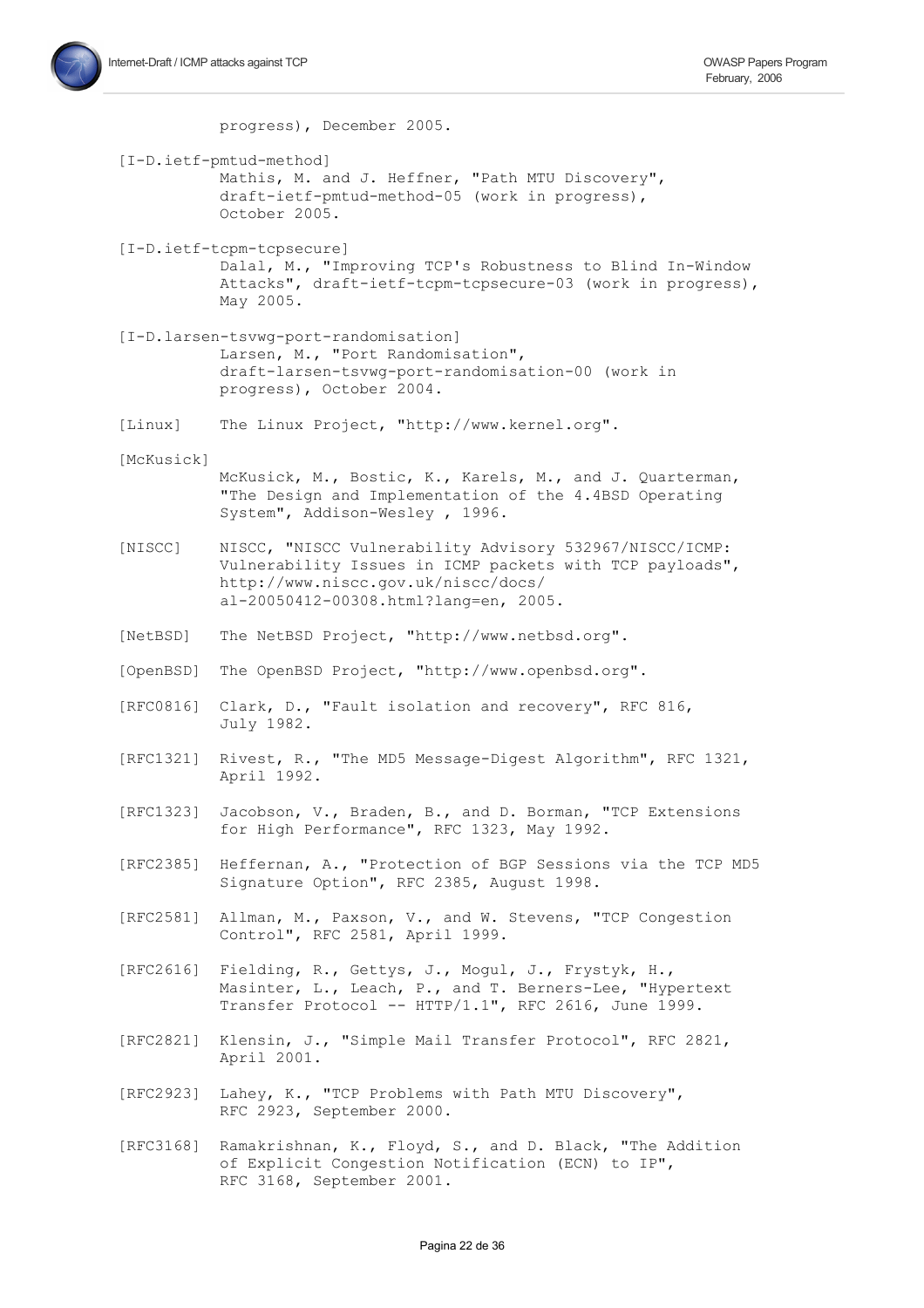- [RFC3390] Allman, M., Floyd, S., and C. Partridge, "Increasing TCP's Initial Window", RFC 3390, October 2002.
- [US-CERT] US-CERT, "US-CERT Vulnerability Note VU#222750: TCP/IP Implementations do not adequately validate ICMP error messages", http://www.kb.cert.org/vuls/id/222750, 2005.
- Watson, P., "Slipping in the Window: TCP Reset Attacks", [Watson] 2004 CanSecWest Conference, 2004.
- Wright, G. and W. Stevens, "TCP/IP Illustrated, Volume 2: [Wright] The Implementation", Addison-Wesley, 1994.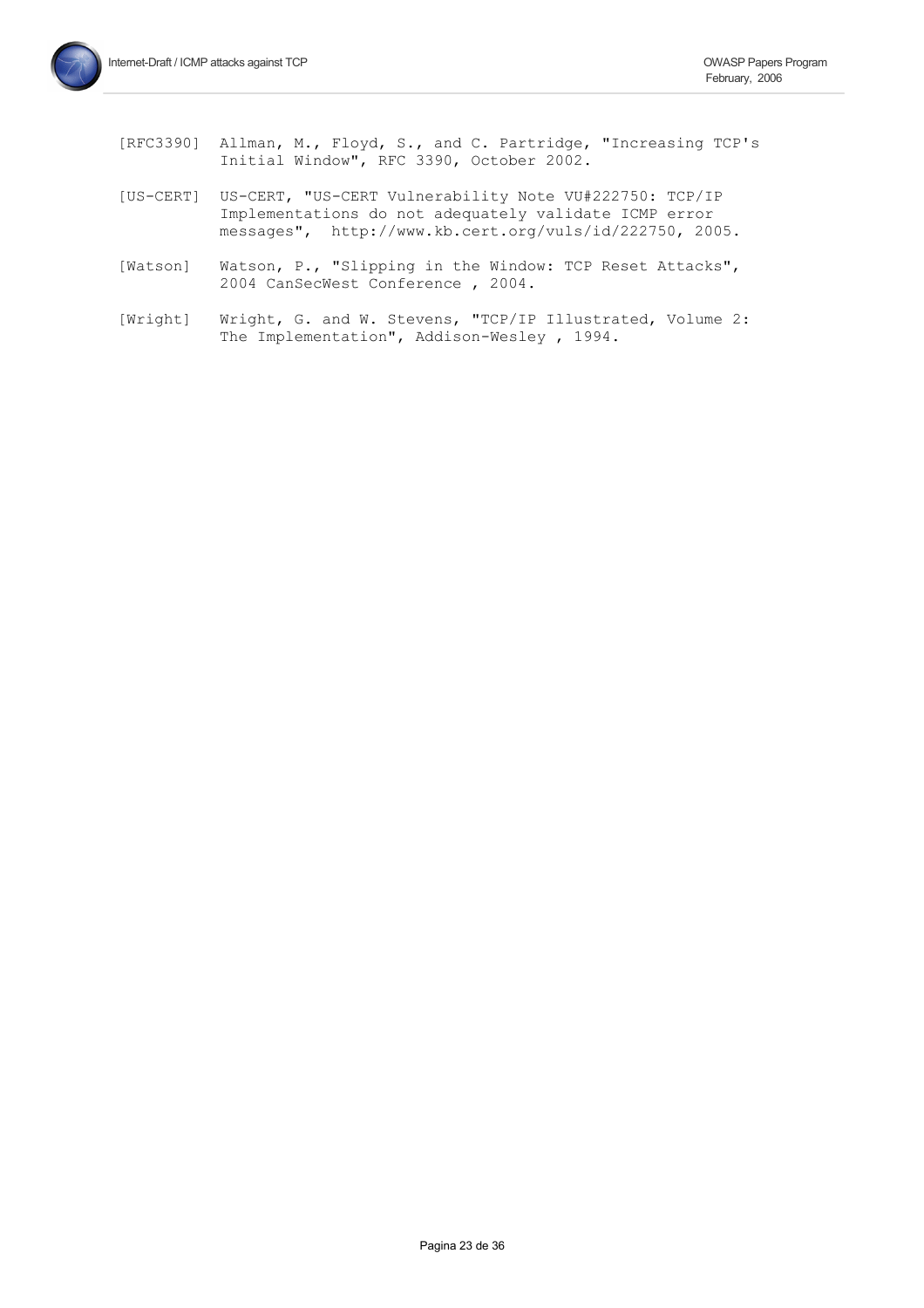# Appendix A. The counter-measure for the PMTUD attack in action

This appendix shows the proposed counter-measure for the ICMP attack against the PMTUD mechanism in action. It shows both how the fix protects TCP from being attacked and how the counter-measure works in normal scenarios. As discussed in Section 7.2, this Appendix assumes the PMTUD-specific counter-measure is implemented in addition to the TCP sequence number checking described in Section 4.1.

Figure 1 illustrates an hypothetical scenario in which two hosts are connected by means of three intermediate routers. It also shows the MTU of each hypothetical hop. All the following subsections assume the network setup of this figure.

Also, for simplicity sake, all subsections assume an IP header of 20 octets and a TCP header of 20 octets. Thus, for example, when the PMTU is assumed to be 1500 octets, TCP will send segments that contain, at most, 1460 octets of data.

For simplicity sake, all the following subsections assume the TCP implementation at Host 1 has chosen a a MAXSEGRTO of 1.

|              | +----+      +----+     +----+     +-----+     +----+       |                           |  |  |
|--------------|------------------------------------------------------------|---------------------------|--|--|
|              | H1  --------  R1  --------  R2  --------  R3  --------  H2 |                           |  |  |
|              | +----+ +----+ +----+ +----+ +----+ +----+                  |                           |  |  |
| $MTU = 4464$ | MTU=2048                                                   | $MTU = 1500$ $MTU = 4464$ |  |  |

Figure 1: Hypothetical scenario

#### A.1. Normal operation for bulk transfers

This subsection shows the proposed counter-measure in normal operation, when a TCP connection is used for bulk transfers. That is, it shows how the proposed counter-measure works when there is no attack taking place, and a TCP connection is used for transferring large amounts of data. This section assumes that just after the connection is established, one of the TCP endpoints begins to transfer data in packets that are as large as possible.

Host 1 Host<sub>2</sub>  $1.$  $\rightarrow$ <SEQ=100><CTL=SYN>  $\rightarrow$  $2.$  $\leftarrow$   $-$ <SEQ=X><ACK=101><CTL=SYN,ACK>  $\lt$  - - $--&$  $\mathcal{E}$  $<$ SEQ=101><ACK=X+1><CTL=ACK>  $--&$  $4.$  $\leftarrow$  > <SEQ=101><ACK=X+1><CTL=ACK><DATA=4424>  $--&>$  $5<sub>1</sub>$ <--- ICMP "Packet Too Big" MTU=2048, TCPseq#=101 <--- R1 6. --> <SEO=101><ACK=X+1><CTL=ACK><DATA=2008> --> 7. <--- ICMP "Packet Too Big" MTU=1500, TCPseq#=101 <--- R2 8. --> <SEO=101><ACK=X+1><CTL=ACK><DATA=1460> -->  $9<sub>1</sub>$  $\leftarrow$   $<$ SEO=X+1><ACK=1561><CTL=ACK>  $\lt$  - -

Figure 2: Normal operation for bulk transfers nsegrto is initialized to zero. Both maxsizeacked and maxsizesent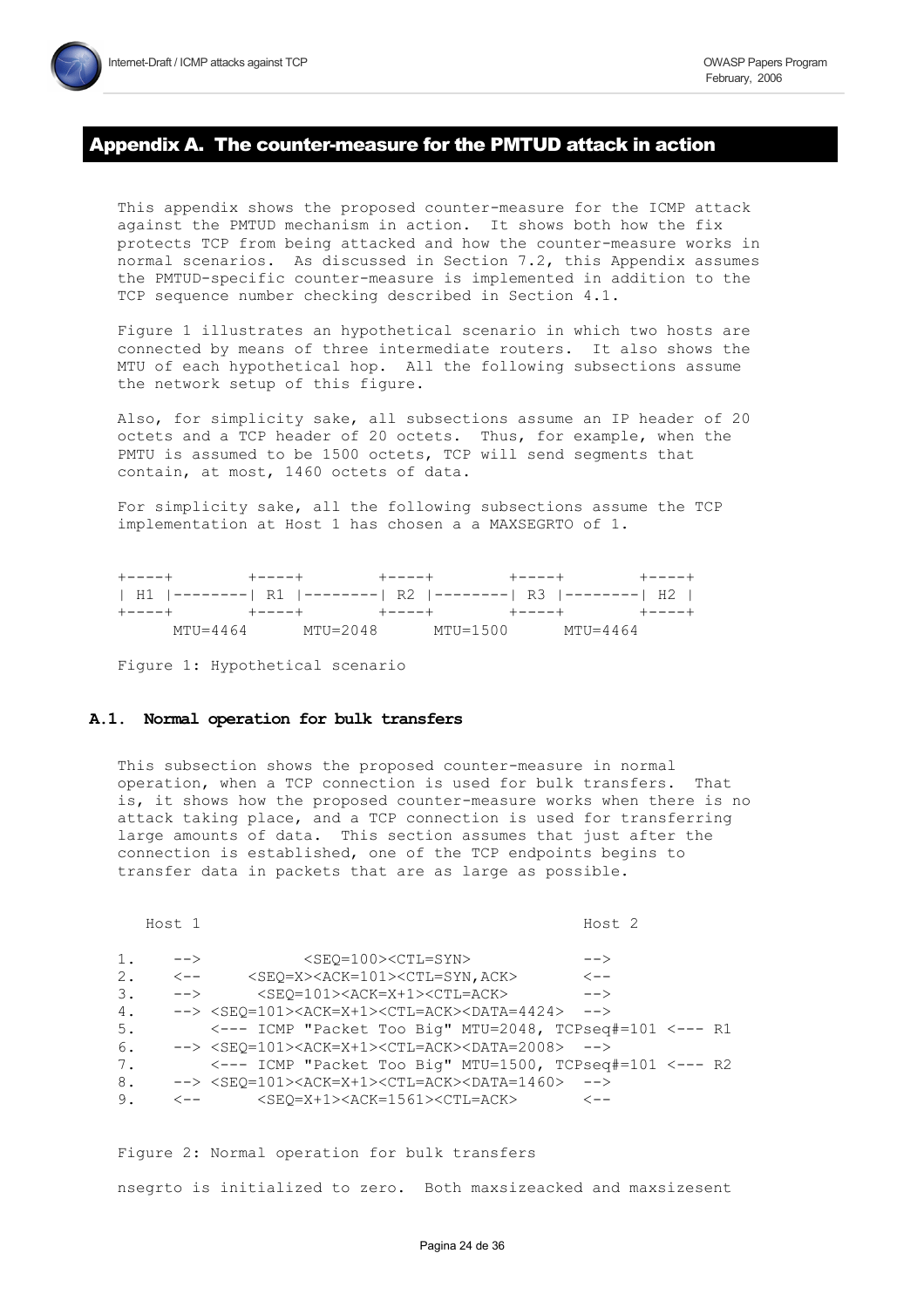are initialized to the minimum MTU for the internet protocol being used (68 for IPv4, and 1280 for IPv6).

In lines 1 to 3 the three-way handshake takes place, and the connection is established. In line 4, H1 tries to send a full-sized TCP segment. As described by [RFC1191] and [RFC1981], in this case TCP will try to send a seqment with 4424 bytes of data, which will result in an IP packet of 4464 octets. Therefore, maxsizesent is set to 4464. When the packet reaches R1, it elicits an ICMP "Packet Too Big" error message.

In line 5, H1 receives the ICMP error message, which reports a Next-Hop MTU of 2048 octets. After performing the TCP sequence number check described in Section 4.1, the Next-Hop MTU reported by the ICMP error message (claimedmtu) is compared with maxsizesent. As it is smaller than maxsizesent, it passes the check, and thus is then compared with maxsizeacked. As claimedmtu is larger than maxsizeacked, TCP assumes that the corresponding TCP segment was performing the Initial PMTU Discovery. Therefore, the TCP at H1 honors the ICMP message by updating the assumed Path-MTU. maxsizesent is reset to the minimum MTU of the internet protocol in use (68 for IPv4, and 1280 for IPv6).

In line 6, the TCP at H1 sends a segment with 2008 bytes of data, which results in an IP packet of 2048 octets. maxsizesent is thus set to 2008 bytes. When the packet reaches R2, it elicits an ICMP "Packet Too Big" error message.

In line 7, H1 receives the ICMP error message, which reports a Next-Hop MTU of 1500 octets. After performing the TCP sequence number check, the Next-Hop MTU reported by the ICMP error message (claimedmtu) is compared with maxsizesent. As it is smaller than maxsizesent, it passes the check, and thus is then compared with maxsizeacked. As claimedmtu is larger than maxsizeacked, TCP assumes that the corresponding TCP segment was performing the Initial PMTU Discovery. Therefore, the TCP at H1 honors the ICMP message by updating the assumed Path-MTU. maxsizesent is reset to the minimum MTU of the internet protocol in use.

In line 8, the TCP at H1 sends a segment with 1460 bytes of data, which results in an IP packet of 1500 octets. maxsizesent is thus set to 1500. This packet reaches H2, where it elicits an acknowledgement (ACK) seqment.

In line 9, H1 finally gets the acknowledgement for the data segment. As the corresponding packet was larger than maxsizeacked, TCP updates maxsizeacked, setting it to 1500. At this point TCP has discovered the Path-MTU for this TCP connection.

#### A.2. Operation during Path-MTU changes

Let us suppose a TCP connection between H1 and H2 has already been established, and that the PMTU for the connection has already been discovered to be 1500. At this point, both maxsizesent and maxsizeacked are equal to 1500, and nseqrto is equal to 0. Suppose some time later the PMTU decreases to 1492. For simplicity, let us suppose that the Path-MTU has decreased because the MTU of the link between R2 and R3 has decreased from 1500 to 1492. Figure 3 illustrates how the proposed counter-measure would work in this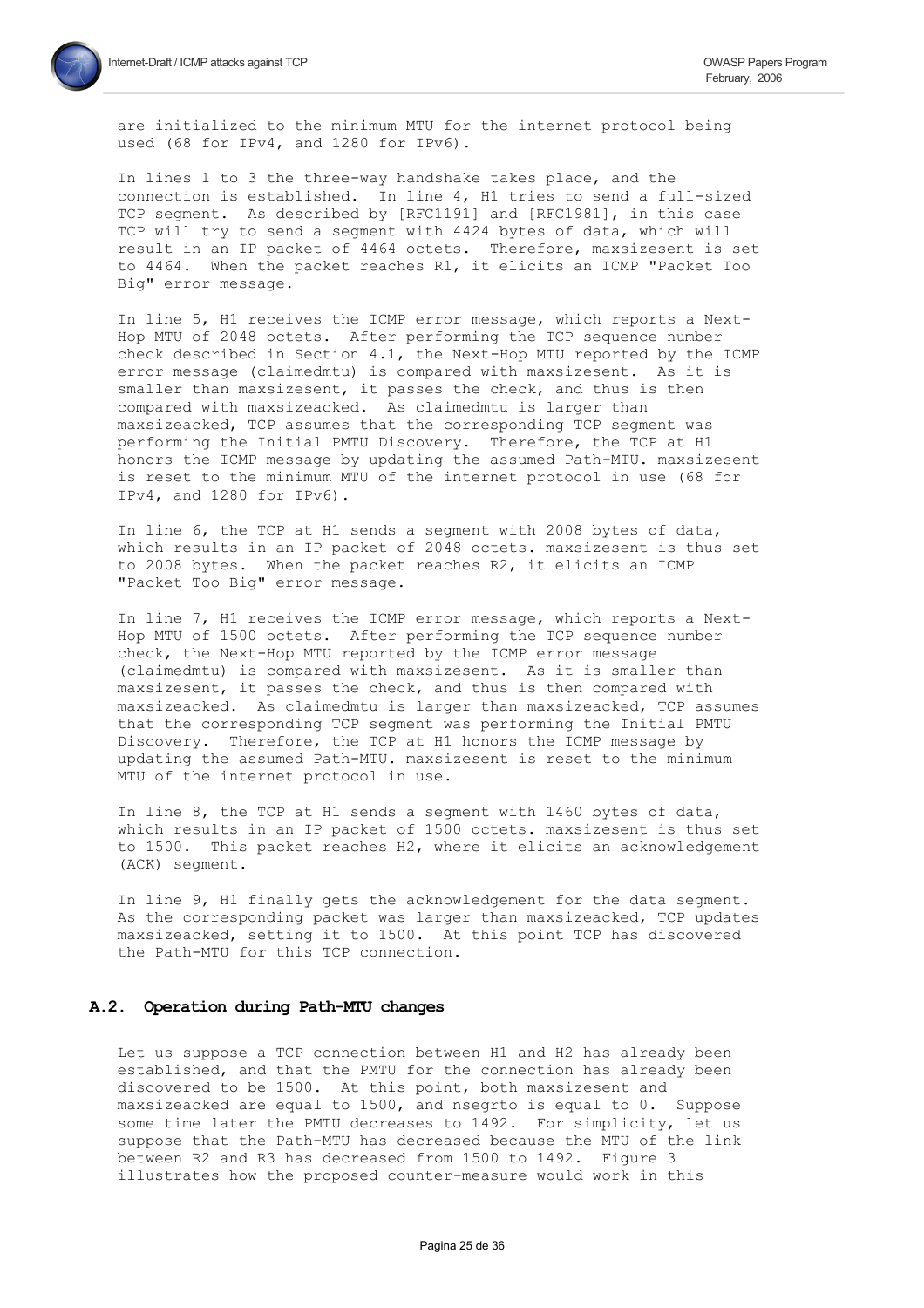scenario.

Host 1

Host<sub>2</sub>

| 1. | (Path-MTU decreases)                                                                                     |
|----|----------------------------------------------------------------------------------------------------------|
| 2. | --> <seo=100><ack=x><ctl=ack><data=1500><br/><math>--</math></data=1500></ctl=ack></ack=x></seo=100>     |
| 3. | $\leftarrow$ --- ICMP "Packet Too Big" MTU=1492, TCPseg#=100 $\leftarrow$ --- R2                         |
| 4. | (Segment times out)                                                                                      |
| 5. | --> <seo=100><ack=x><ctl=ack><data=1452><br/><math>--&gt;</math></data=1452></ctl=ack></ack=x></seo=100> |
| 6. | <seo=x><ack=1552><ctl=ack><br/>&lt;--<br/>´ — —</ctl=ack></ack=1552></seo=x>                             |

#### Figure 3: Operation during Path-MTU changes

In line 1, the Path-MTU for this connection decreases from 1500 to 1492. In line 2, the TCP at H1, without being aware of the Path-MTU change, sends a 1500-byte packet to H2. When the packet reaches R2, it elicits an ICMP "Packet Too Big" error message.

In line 3, H1 receives the ICMP error message, which reports a Next-Hop MTU of 1492 octets. After performing the TCP sequence number check, the Next-Hop MTU reported by the ICMP error message (claimedmtu) is compared with maxsizesent. As claimedmtu is smaller than maxsizesent, it is then compared with maxsizeacked. As claimedmtu is smaller than maxsizeacked (full-sized packets were getting to the remote end-point), this packet is assumed to be performing Path-MTU Update. And a "pending error" condition is recorded.

In line 4, the seqment times out. Thus, nseqrto is incremented by 1. As nsegrto is greater than or equal to MAXSEGRTO, the assumed Path-MTU is updated. nsegrto is reset to 0, and maxsizeacked is set to claimedmtu, and maxsizesent is set to the minimum MTU of the internet protocol in use.

In line 5, H1 retransmits the data using the updated PMTU, and thus maxsizesent is set to 1492. The resulting packet reaches H2, where it elicits an acknowledgement (ACK) segment.

In line 6, H1 finally gets the acknowledgement for the data segment. At this point TCP has discovered the new Path-MTU for this TCP connection.

#### A.3. Idle connection being attacked

Let us suppose a TCP connection between H1 and H2 has already been established, and the PMTU for the connection has already been discovered to be 1500. Figure 4 shows a sample time-line diagram that illustrates an idle connection being attacked.

Host 1 Host 2  $\rightarrow$  $1.$  $--\rightarrow$ <SEQ=100><ACK=X><CTL=ACK><DATA=50>  $<$ SEQ=X><ACK=150><CTL=ACK>  $2.$  $\lt$  - -<--- ICMP "Packet Too Big" MTU=68, TCPseq#=100 <--- $3.$  $\leftarrow$ --- ICMP "Packet Too Big" MTU=68, TCPseq#=100  $\leftarrow$ -- $4.$ <--- ICMP "Packet Too Big" MTU=68, TCPseg#=100 <--- $5.$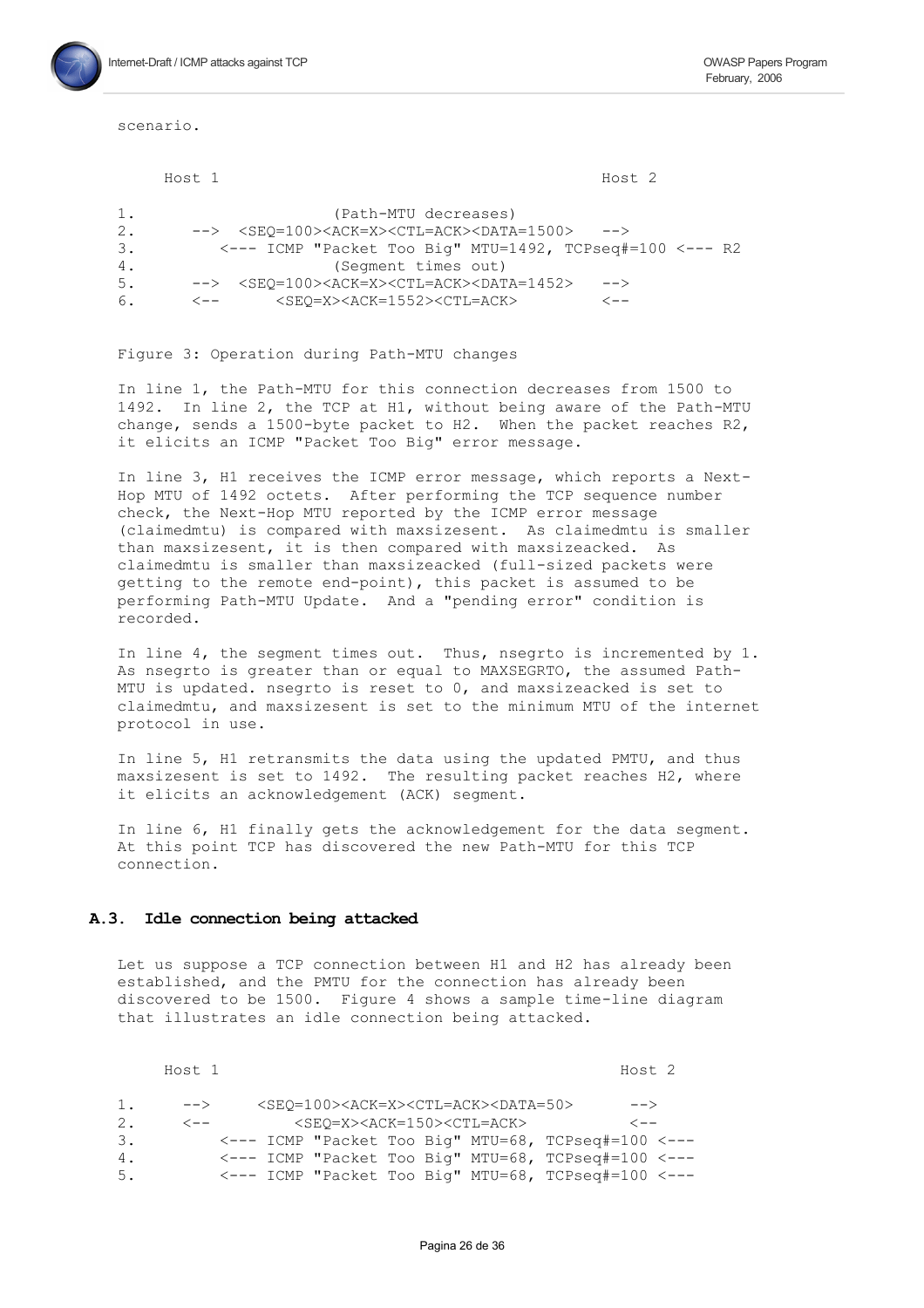

#### Figure 4: Idle connection being attacked

In line 1, H1 sends its last bunch of data. At line 2, H2 acknowledges the receipt of these data. Then the connection becomes idle. In lines 3, 4, and 5, an attacker sends forged ICMP "Packet Too Big" error messages to H1. Regardless of how many packets it sends and the TCP sequence number each ICMP packet includes, none of these ICMP error messages will pass the TCP sequence number check described in Section 4.1, as H1 has no unacknowledged data in flight to H2. Therefore, the attack does not succeed.

#### A.4. Active connection being attacked after discovery of the Path-MTU

Let us suppose an attacker attacks a TCP connection for which the PMTU has already been discovered. In this case, as illustrated in Figure 1, the PMTU would be found to be 1500 bytes. Figure 5 shows a possible packet exchange.

Host 1

Host<sub>2</sub>

| ı. | $-->$      | <seo=100><ack=x><ctl=ack><data=1460><br/><math>--&amp;&gt;</math></data=1460></ctl=ack></ack=x></seo=100> |  |
|----|------------|-----------------------------------------------------------------------------------------------------------|--|
| 2. | $-->$      | $<$ SEO=1560> <ack=x><ctl=ack><data=1460><br/><math>--&amp;&gt;</math></data=1460></ctl=ack></ack=x>      |  |
| З. | $-->$      | $<$ SEO=3020> <ack=x><ctl=ack><data=1460><br/><math>--&amp;&gt;</math></data=1460></ctl=ack></ack=x>      |  |
| 4. | $-->$      | $<$ SEO=4480> <ack=x><ctl=ack><data=1460><br/><math>--</math></data=1460></ctl=ack></ack=x>               |  |
| 5. |            | <--- ICMP "Packet Too Big" MTU=68, TCPseq#=100 <---                                                       |  |
| 6. | $\lt$ $--$ | <seo=x><ctl=ack><ack=1560><br/>&lt;--</ack=1560></ctl=ack></seo=x>                                        |  |

Figure 5: Active connection being attacked after discovery of PMTU

As we assume the PMTU has already been discovered, we also assume both maxsizesent and maxsizeacked are equal to 1500. We assume nsegrto is equal to zero, as there have been no seqment timeouts.

In lines 1, 2, 3, and 4, H1 sends four data segments to H2. In line 5, an attacker sends a forged ICMP packet to H1. We assume the attacker is lucky enough to quess both the four-tuple that identifies the connection and a valid TCP sequence number. As the Next-Hop MTU claimed in the ICMP "Packet Too Big" message (claimedmtu) is smaller than maxsizeacked, this packet is assumed to be performing Path-MTU Update. Thus, the error message is recorded.

In line 6, H1 receives an acknowledgement for the segment sent in line 1, before it times out. At this point, the "pending error" condition is cleared, and the recorded ICMP "Packet Too Big" error message is ignored. Therefore, the attack does not succeed.

### A.5. TCP peer attacked when sending small packets just after the three-way handshake

This section analyzes an scenario in which a TCP peer that is sending small seqments just after the connection has been established, is attacked. The connection could be being used by protocols such as SMTP [RFC2821] and HTTP [RFC2616], for example, which usually behave like this.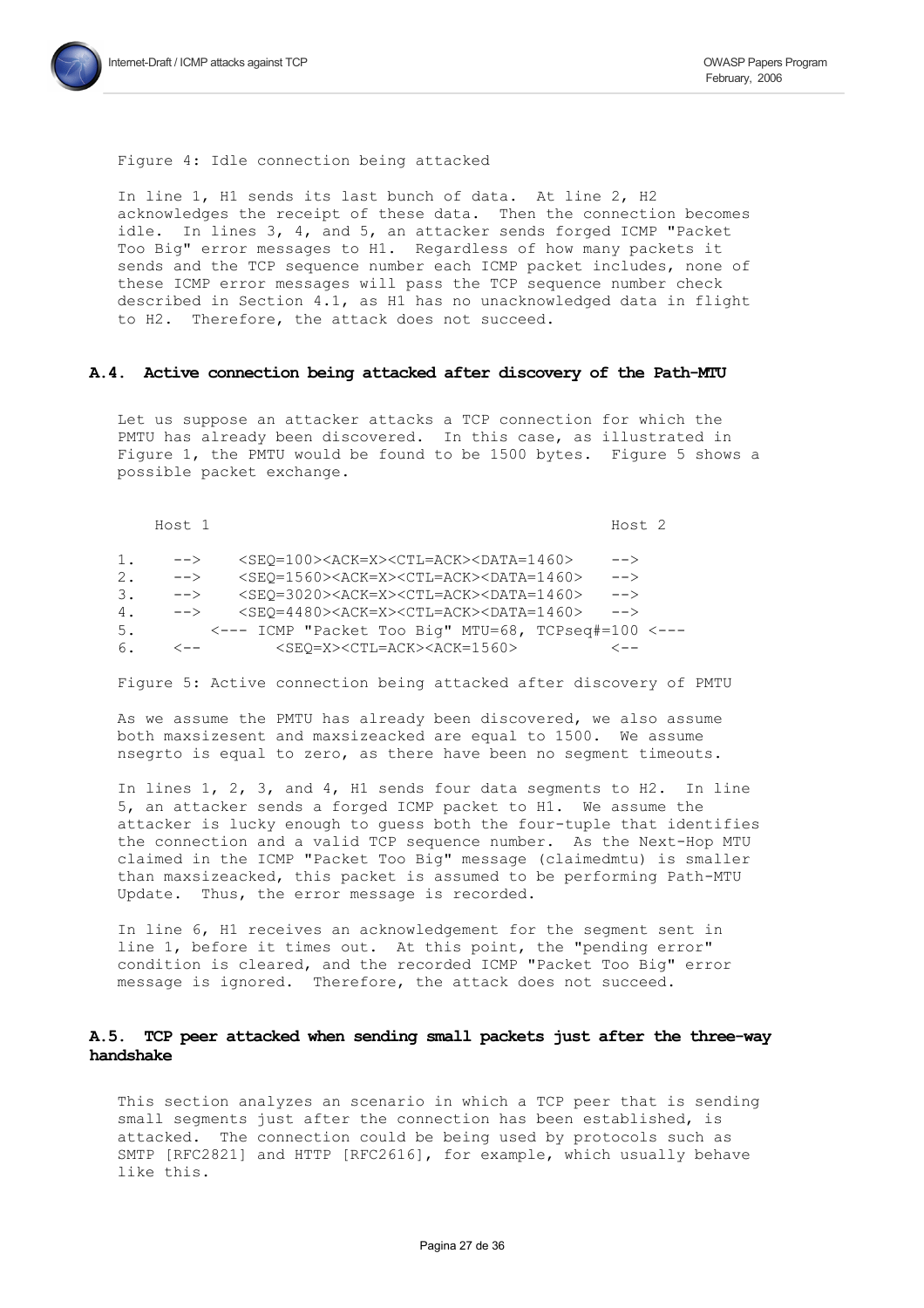Figure 6 shows a possible packet exchange for such scenario.

|    | Host 1           | Host <sub>2</sub>                                                                                               |  |
|----|------------------|-----------------------------------------------------------------------------------------------------------------|--|
| 1. | $-->$            | <seo=100><ctl=syn><br/><math>\rightarrow</math></ctl=syn></seo=100>                                             |  |
| 2. | $\leftarrow$ $-$ | <seq=x><ack=101><ctl=syn, ack=""><br/><math>\lt</math> <math>-</math></ctl=syn,></ack=101></seq=x>              |  |
| 3. | $-->$            | <seo=101><ack=x+1><ctl=ack><br/><math>--&amp;&gt;</math></ctl=ack></ack=x+1></seo=101>                          |  |
| 4. | ——>              | <seq=101><ack=x+1><ctl=ack><data=100><br/><math>--&amp;</math></data=100></ctl=ack></ack=x+1></seq=101>         |  |
| 5. | $\leftarrow$ $-$ | <seo=x+1><ack=201><ctl=ack><br/><math>\lt</math> <math>-</math></ctl=ack></ack=201></seo=x+1>                   |  |
| 6. |                  | --> <seq=201><ack=x+1><ctl=ack><data=100><br/><math>--&amp;&gt;</math></data=100></ctl=ack></ack=x+1></seq=201> |  |
| 7. | $-->$            | <seo=301><ack=x+1><ctl=ack><data=100><br/><math>--&amp;&gt;</math></data=100></ctl=ack></ack=x+1></seo=301>     |  |
| 8. |                  | <--- ICMP "Packet Too Big" MTU=150, TCPseq#=101 <---                                                            |  |

Figure 6: TCP peer attacked when sending small packets just after the three-way handshake

nsegrto is initialized to zero. Both maxsizesent and maxsizeacked are initialized to the minimum MTU for the internet protocol being used (68 for IPv4, and 1280 for IPv6).

In lines 1 to 3 the three-way handshake takes place, and the connection is established. At this point, the assumed Path-MTU for this connection is  $4464$ . In line  $4$ ,  $H1$  sends a small segment (which results in a 140-byte packet) to H2. maxsizesent is thus set to 140. In line 5 this segment is acknowledged, and thus maxsizeacked is set to 140.

In lines 6 and 7, H1 sends two small seqments to H2. In line 8, while the segments from lines 6 and 7 are still in flight to H2, an attacker sends a forged ICMP "Packet Too Big" error message to H1. Assuming the attacker is lucky enough to quess a valid TCP sequence number, this ICMP message will pass the TCP sequence number check. The Next-Hop MTU reported by the ICMP error message (claimedmtu) is then compared with maxsizesent. As claimedmtu is larger than maxsizesent, the ICMP error message is silently discarded. Therefore, the attack does not succeed.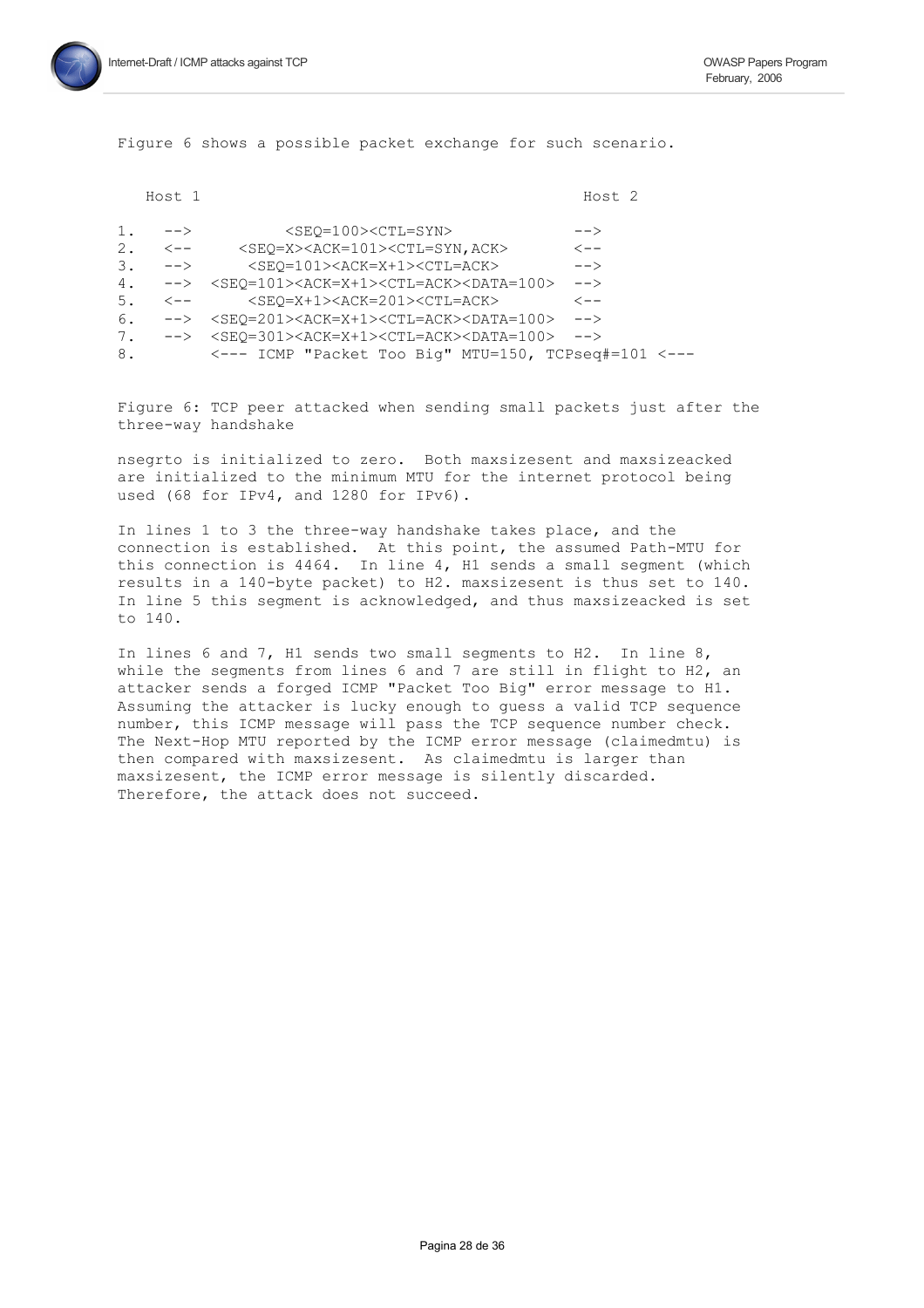# Appendix B. Pseudo-code for the counter-measure for the blind performance-degrading attack

This section contains a pseudo-code version of the counter-measure

described in Section 7.2 for the blind performance-degrading attack described in Section 7. It is meant as quidance for developers on how to implement this counter-measure. The pseudo-code makes use of the following variables, constants, and functions:  $ACk$ Variable holding the acknowledgement number contained in the TCP seqment that has just been received. acked packet size Variable holding the packet size (data, plus headers) the ACK that has just been received is acknowledging. adjust mtu() Function that adjusts the MTU for this connection, according to the ICMP "Packet Too Big" that was last received. claimedmtu Variable holding the Next-Hop MTU advertised by the ICMP "Packet Too Big" error message. claimedtcpseq Variable holding the TCP sequence number contained in the payload of the ICMP "Packet Too Big" message that has just been received or was last recorded. current mtu Variable holding the assumed Path-MTU for this connection.  $drop$  message $()$ Function that performs the necessary actions to drop the ICMP message being processed. initial mtu Variable holding the MTU for new connections, as explained in [RFC1191] and [RFC1981]. maxsizeacked Variable holding the largest packet size (data, plus headers) that has so for been acked for this connection, as explained in Section 7.2 maxsizesent Variable holding the largest packet size (data, plus headers) that has so for been sent for this connection, as explained in Section 7.2 nsegrto Variable holding the number of times this segment has timed out, as explained in Section 7.2 packet size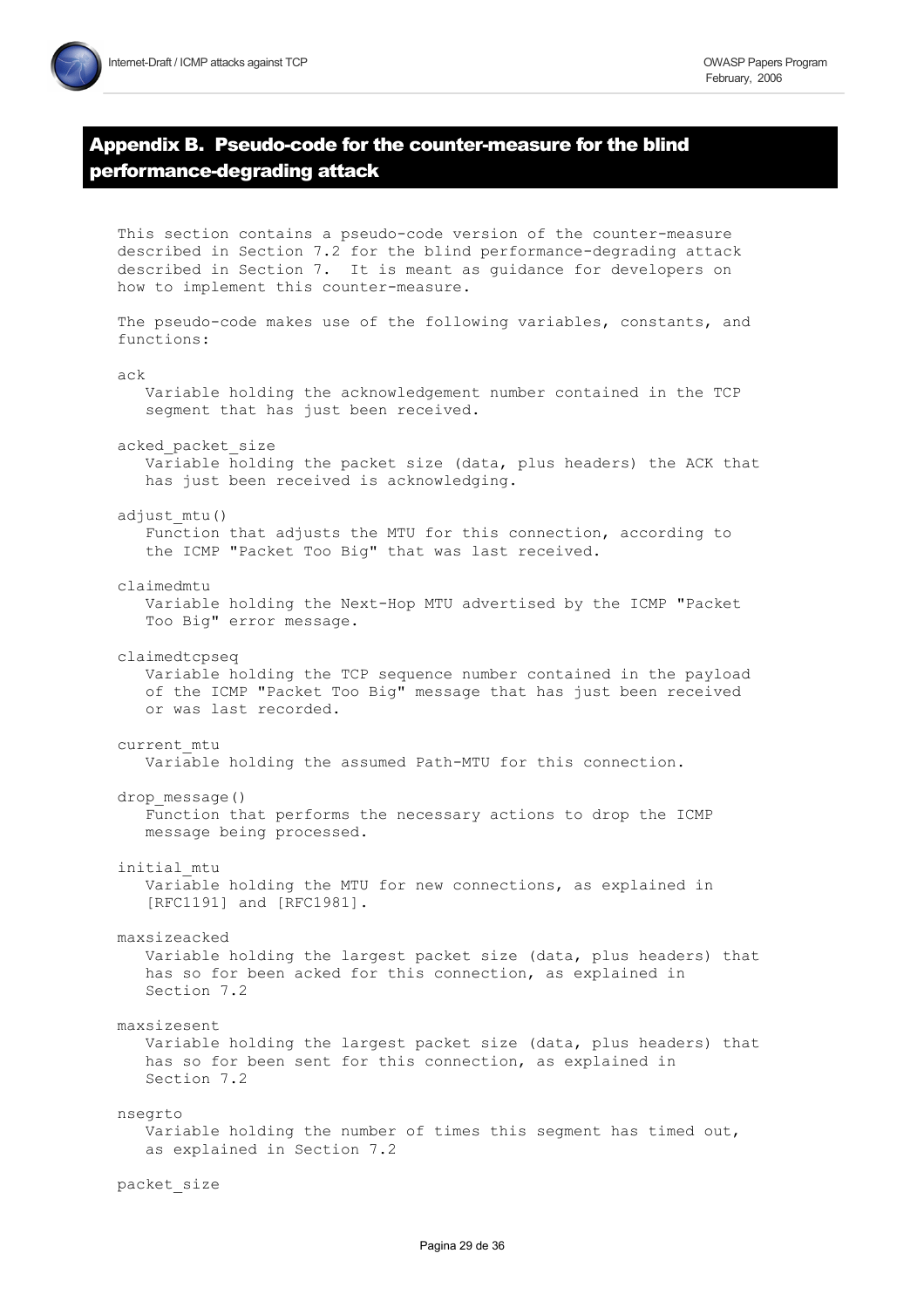```
Variable holding the size of the IP datagram being sent
pending message
   Variable (flag) that indicates whether there is a pending ICMP
   "Packet Too Big" message to be processed.
save message()
   Function that records the ICMP "Packet Too Big" message that has
   just been received.
MINIMUM MTU
   Constant holding the minimum MTU for the internet protocol in use
   (68 for IPv4, and 1280 for IPv6.
MAXSEGRTO
   Constant holding the number of times a given segment must timeout
  before an ICMP "Packet Too Big" error message can be honored.
EVENT: New TCP connection
     current mtu = initial mtu;maxsizesent = MINIMUM MTU;
    maxsizeacked = MINIMUM MTU;nseqrto = 0;
     pending message = 0;
EVENT: Segment is sent
     if (packet size > maxsizesent)
          maxsizesent = packet size;EVENT: Seqment is received
     if (acked packet size > maxsizeacked)
          maxsizeacked =acked packet size;if (pending mesage)
          if (ack > claimedtopseq) {
               pending_message = 0;nsegrto = 0;
          \left\{ \right\}EVENT: ICMP "Packet Too Big" message is received
     if (claimedtcpseq < SND.UNA || claimed TCP SEQ >= SND.NXT){
          drop message();
     \}else {
          if (claimedmtu >= maxsizesent || claimedmtu >= current mtu)
               drop message();
          else {
               if (claimedmtu > maxsizeacked) {
                    adjust mtu();
                    current mtu = claimedmtu;
                    maxsizesent = MINIMUM MTU;
               \}
```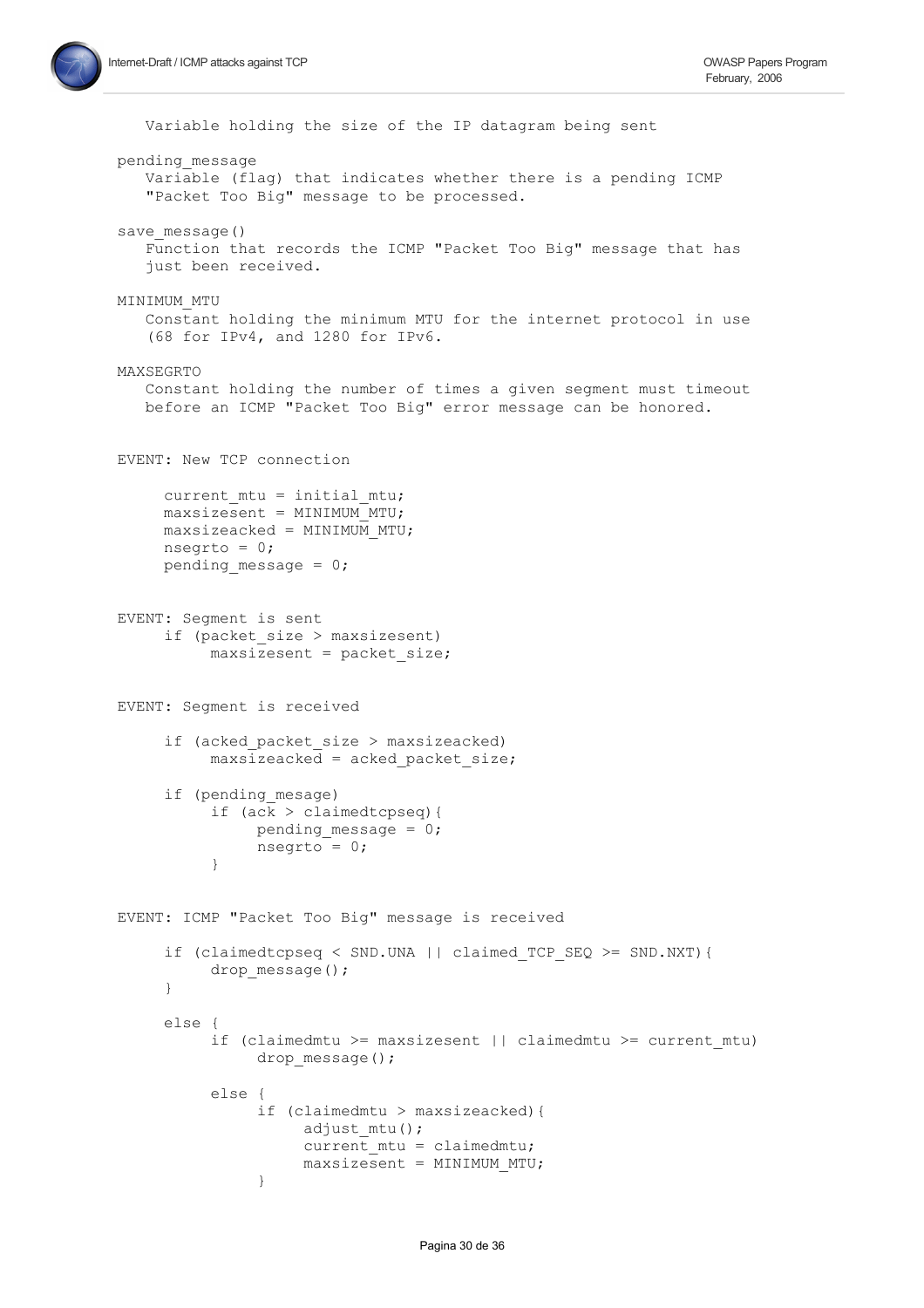```
else {
                     pending message = 1;
                     save message();
                \}\}\left\{ \right.EVENT: Segment times out
     nseqrto++;
     if (pending message && nsegrto >= MAXSEGRTO) {
          adjust mtu();
          n segrto = 0;
          pending message = 0;
          maxsizeacked = claimedmtu;
          maxsizesent = MINIMUM MTU;current mtu = claimedmtu;\}Notes:
```
All comparisions between sequence numbers must be performed using sequence number arithmethic. The pseudo-code implements the mechanism described in Section 7.2, the TCP sequence number checking described in Section 4.1, and the validation check on the advertised Next-Hop MTU described in [RFC1191] and [RFC1981].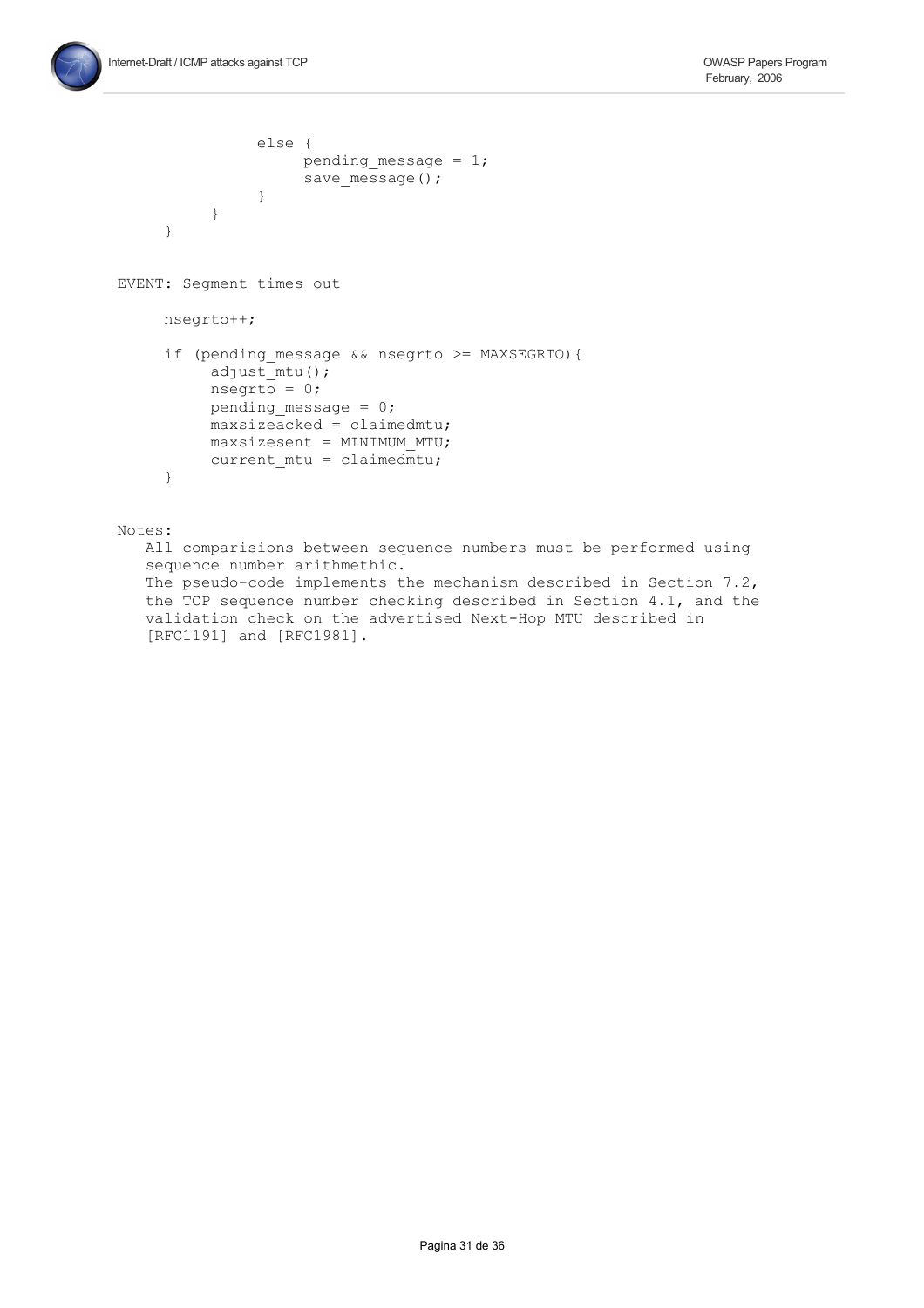# Appendix C. Additional considerations for the validation of ICMP error messages

The checksum of the IP datagram contained in the ICMP payload should be checked to be valid. In case it is invalid, the ICMP error message should be silently dropped.

If a full IP datagram is contained in the ICMP payload, and the IP datagram is authenticated [RFC2401], the signature should be recalculated for that packet. If it doesn't match the one already included in the ICMP payload, the ICMP error message should be silently dropped.

If a full TCP segment is contained in the payload of the ICMP error message, then the first check that should be performed is that the TCP checksum is valid. Then, if a TCP MD5 option is present, the MD5 signature should be recalculated for the encapsulated packet, and if it doesn't match the one contained in the TCP MD5 option, the ICMP error message should be silently dropped.

Regardless of whether the received ICMP error message contains a full packet or not, if a TCP timestamp option is present, it should be used to validate the error message according to the rules specified in [RFC1323].

It must be noted that most of the checks discussed in this appendix imply that the ICMP error message contains more data than just the full IP header and the first 64 bits of the payload of the original datagram that elicited the error message. As discussed in Section 3, for obvious reasons one should not expect an attacker to include in the packets it sends more information than that required to by the current specifications.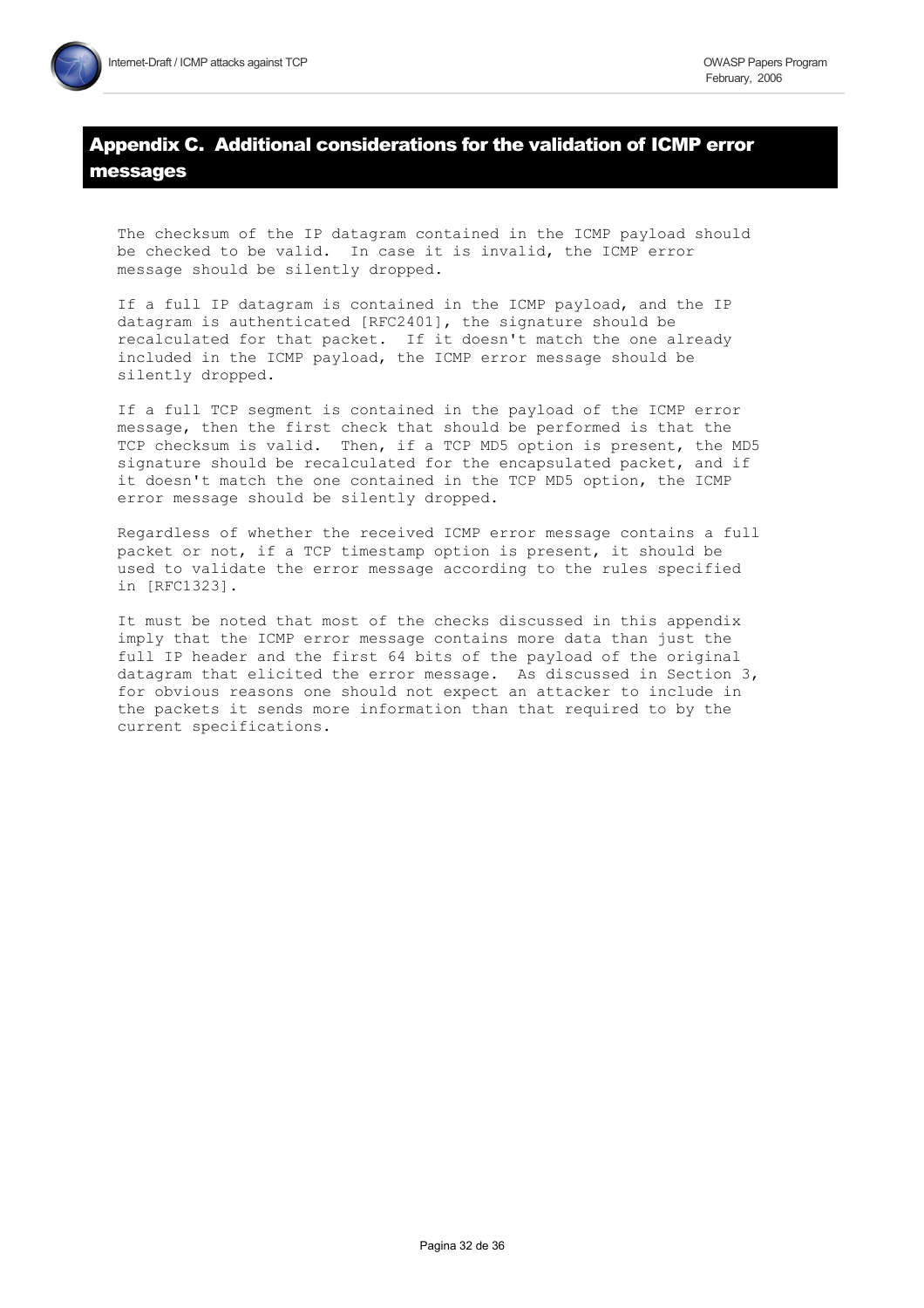# **Appendix D. Advice and guidance to vendors**

Vendors are urged to contact NISCC (vulteam@niscc.gov.uk) if they think they may be affected by the issues described in this document. As the lead coordination center for these issues, NISCC is well placed to give advice and guidance as required.

NISCC works extensively with government departments and agencies, commercial organizations and the academic community to research vulnerabilities and potential threats to IT systems especially where they may have an impact on Critical National Infrastructure's (CNI).

Other ways to contact NISCC, plus NISCC's PGP public key, are available at http://www.uniras.gov.uk/vuls/.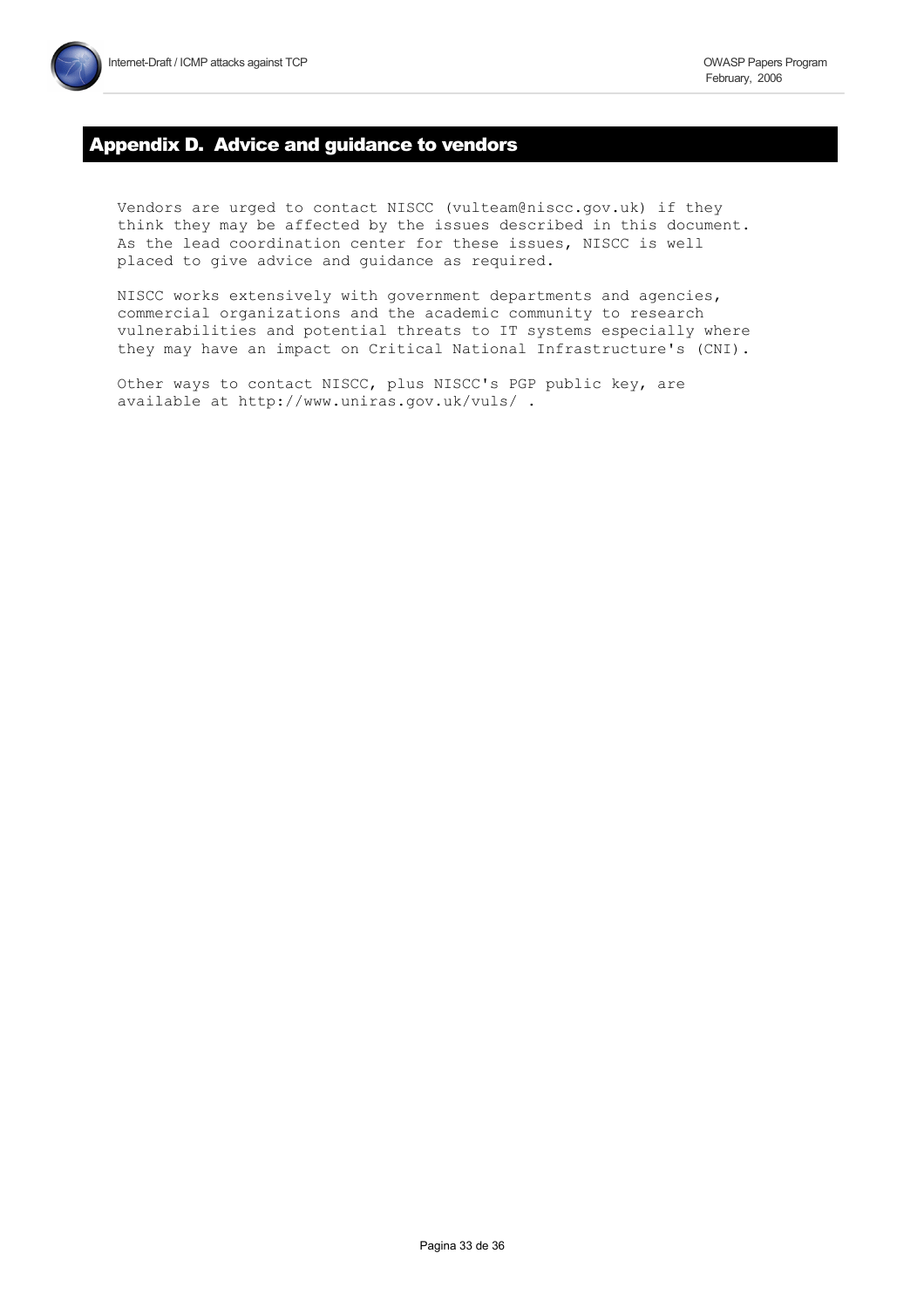

# Appendix E. Changes from previous versions of the draft

#### E.1. Changes from draft-gont-tcpm-icmp-attacks-05

- o Removed RFC 2119 wording to make the draft suitable for publication as an Informational RFC.
- o Added additional checks that should be performed on ICMP error messages (checksum of the IP header in the ICMP payload, and others).
- o Added clarification of the rationale behind each the TCP SEQ check
- o Miscellaneous editorial changes

#### E.2. Changes from draft-gont-tcpm-icmp-attacks-04

- o Added Appendix C
- o Added reference to [I-D.iab-link-indications]
- o Added stress on the fact that ICMP error messages are unreliable
- o Miscellaneous editorial changes

#### E.3. Changes from draft-gont-tcpm-icmp-attacks-03

- o Added references to existing implementations of the proposed counter-measures
- o The discussion in Section 4 was improved
- o The discussion in Section 5.2.1 was expanded and improved
- o The proposed counter-measure for the attack against the PMTUD was improved and simplified
- o Appendix B was added
- o Miscellaneous editorial changes

#### E.4. Changes from draft-gont-tcpm-icmp-attacks-02

- o Fixed errors in Section 5.2.1
- o The proposed counter-measure for the attack against the PMTUD mechanism was refined to allow quick discovery of the Path-MTU
- o Appendix A was added so as to clarify the operation of the counter-measure for the attack against the PMTUD mechanism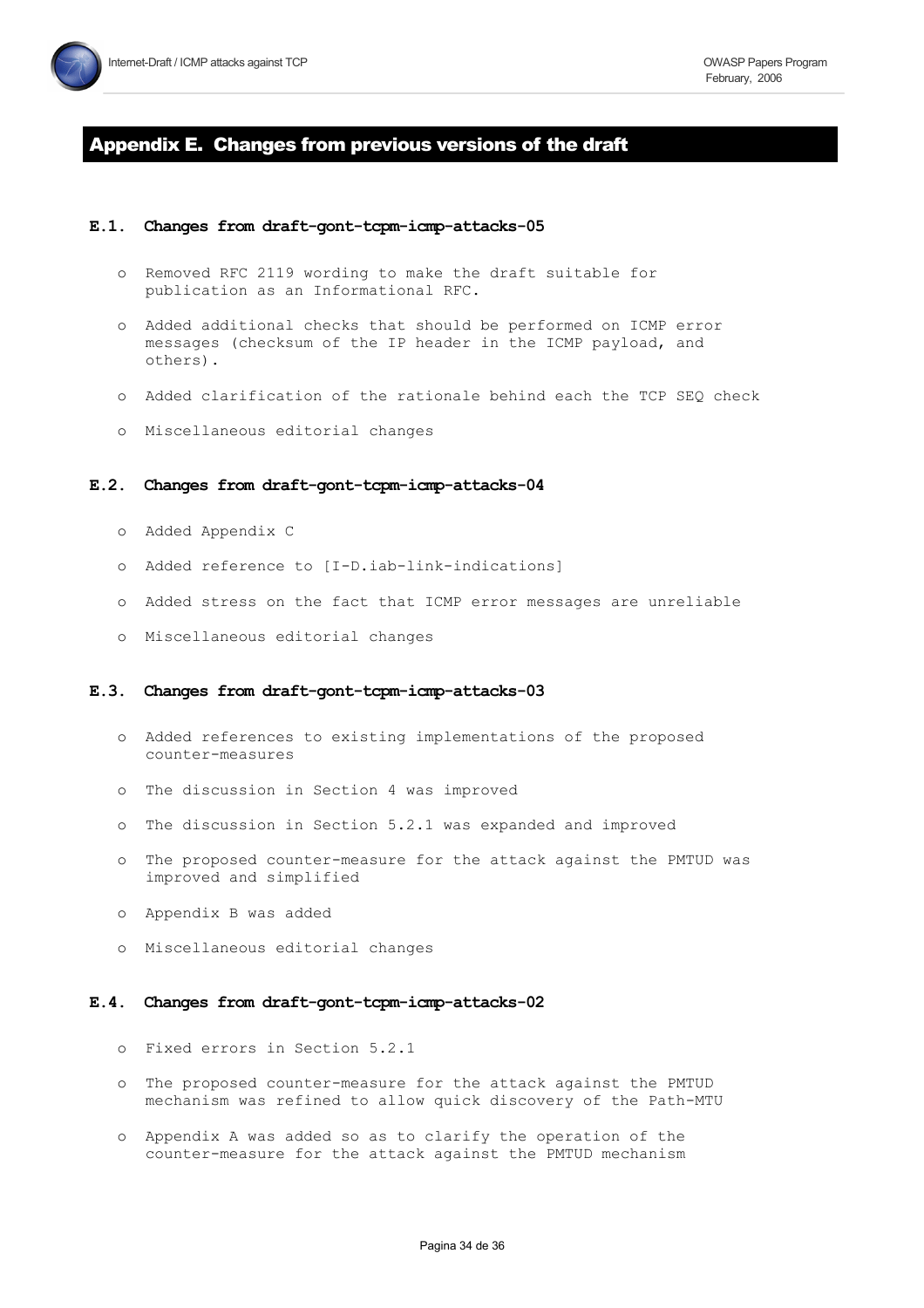

- o Added Appendix D
- o Miscellaneous editorial changes

#### E.5. Changes from draft-gont-tcpm-icmp-attacks-01

- o The document was restructured for easier reading
- o A discussion of ICMPv6 was added in several sections of the document
- o Added Section on Acknowledgement number checking"/>
- o Added Section 4.3
- o Added Section 7
- o Fixed typo in the ICMP types, in several places
- o Fixed typo in the TCP sequence number check formula
- o Miscellaneous editorial changes

#### Changes from draft-gont-tcpm-icmp-attacks-00  $E.6.$

- o Added a proposal to change the handling of the so-called ICMP hard errors during the synchronized states
- o Added a summary of the relevant RFCs in several sections
- o Miscellaneous editorial changes